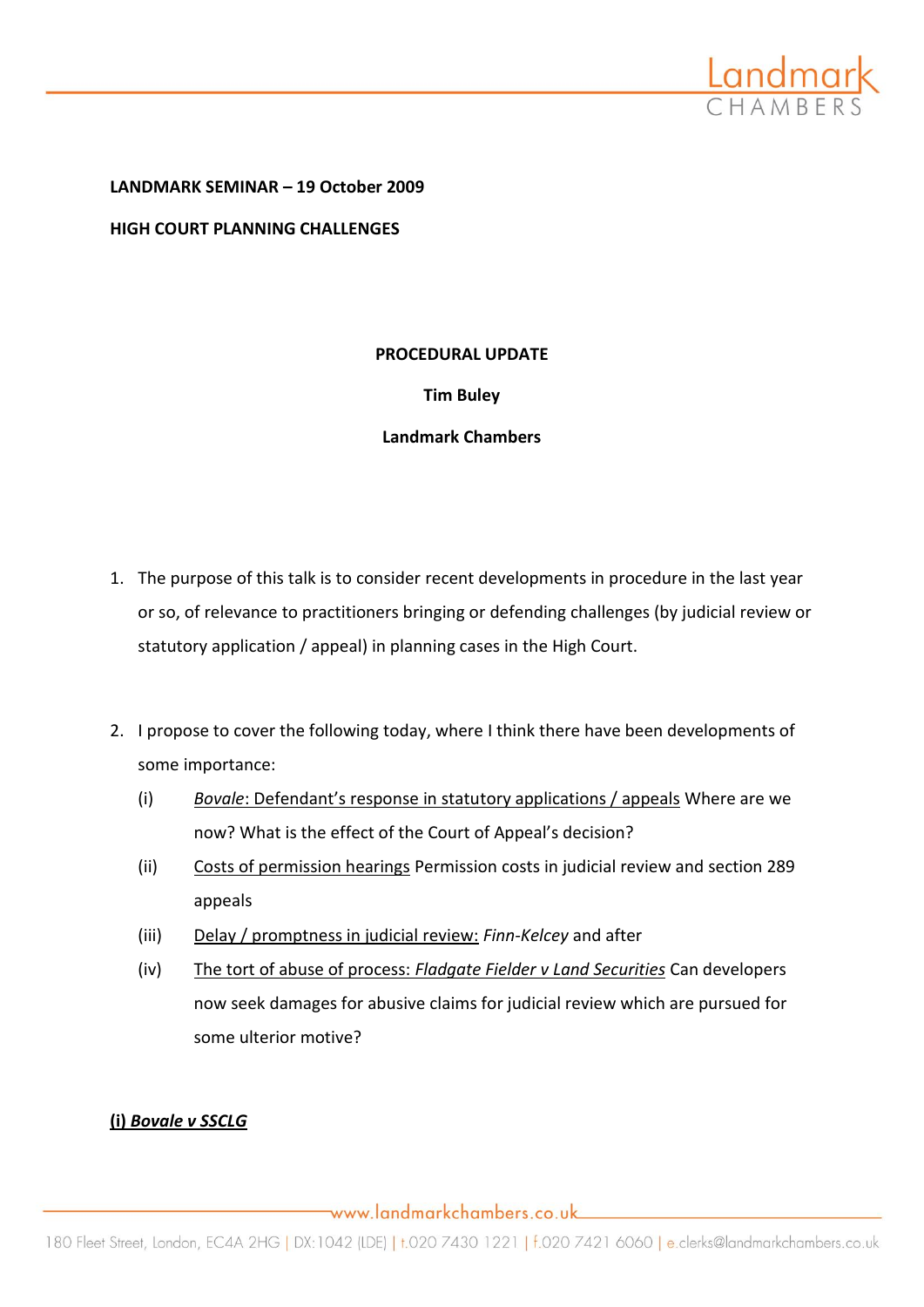

- 3. In *Bovale Limited v SSCLG* [2008] EWHC 2143, Collins J, following on from his own earlier decisions (in e.g. *Dinedor Hill Action Association v Herefordshire DC* [2008] EWHC 1741(Admin) continued his campaign to establish procedural requirements on Defendants (which in practice will be, in the majority of cases, the Secretary of State for Communities and Local Government, at least as lead Defendant) to put in an early response to applications made under sections 287 and 288 of the Town and Country Planning Act 1990. Collins J also indicated that the guidance would be equally applicable in relation to applications under the new section 113 of the Planning and Compulsory Purchase Act 2004. In effect, Collins J wanted to bring the situation into line with that which is found in judicial review claims, where a Defendant is required to put in Summary, and in due course Detailed, Grounds for defending a claim well before the Claimant's skeleton is due. The result is that Claimants in section 288 claims will come to the preparation of their skeleton argument with relatively little idea of what the Defendant is likely to say about their case.
- 4. There is at least a respectable argument therefore that this position is anomalous. Why, it might be said, should it be the case that the SSCLG, in a challenge under section 288, is under no obligation to provide Defendants with an account of their case until just before the hearing, when a Defendant facing an analogous challenge in a judicial review claim will be obliged to set out a detailed account of their case well before it gets to full hearing?
- 5. The argument the other way is that challenges under section 288 are, in important ways, different from many kinds of judicial review. In a section 288 challenge, a Claimant will have a detailed decision letter from an Inspector setting out why their case did not succeed on its planning merits. If they wish to succeed, they must show why that decision is flawed. The SSCLG's response will almost never require any detailed evidence, and it will very rarely be open to the SSCLG, in meeting a challenge, to raise a point which the Claimant should not be in a position to predict. Rather, the SSCLG will simply meet the points made in the Claimant's grounds head on, and argue that whatever error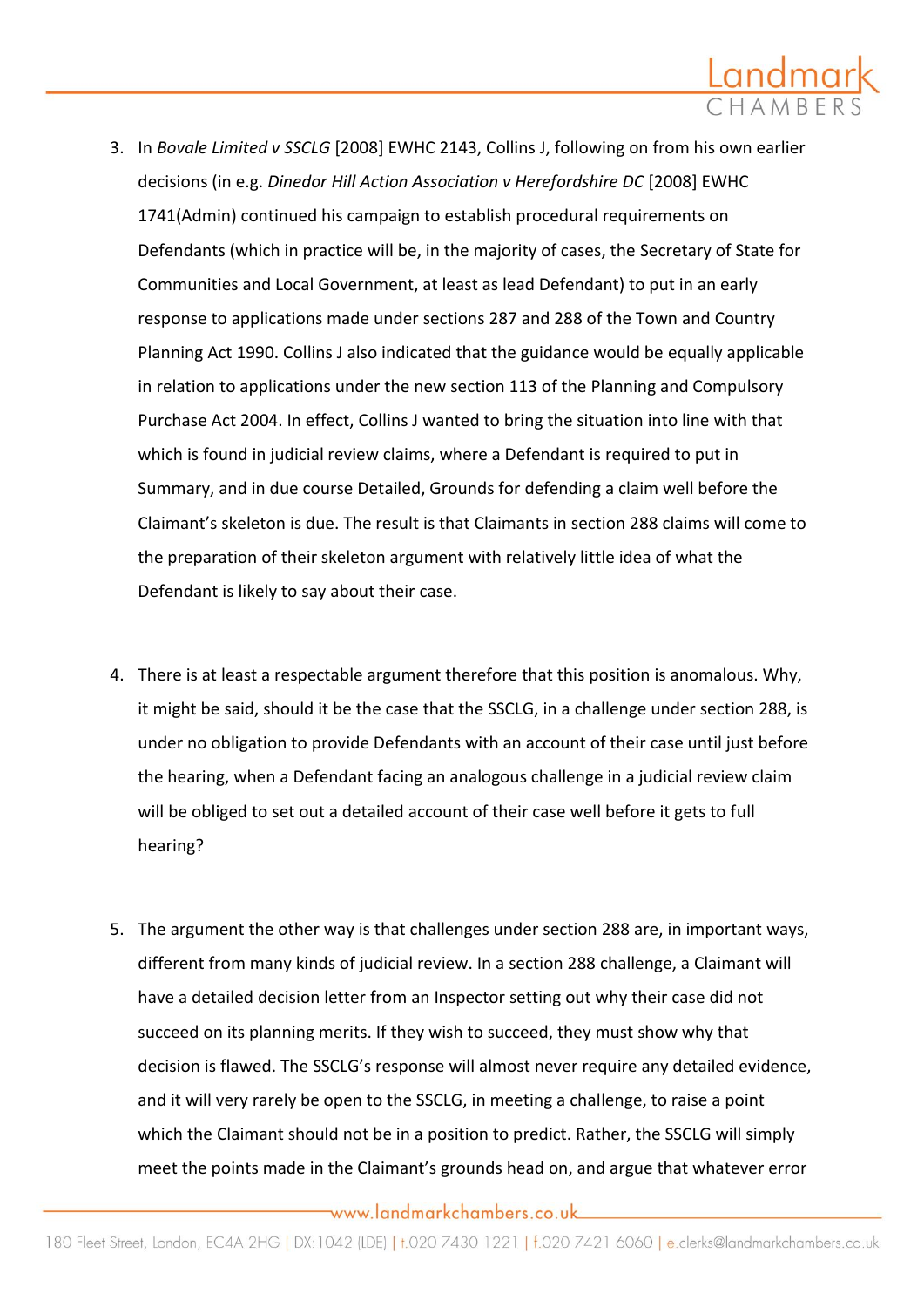

of law is being claimed is not made out, normally either on the basis that (i) the Inspector did not make the alleged error, or (ii) that the alleged error was not an error at all. Claimants can be expected to assess the merits of their own claims and hence any additional procedural stage would simply add to administration and costs. In the rare cases where the SSCLG puts in extensive evidence, the rules require that he do so well in advance of the hearing.

- 6. In any event that is the background against which Collins J entered the fray.
- 7. In *Bovale* the Claimant had, in its claim (and in accordance with the suggestion of Collins J in *Dinedor)* sought an order requiring that the Defendant SSCLG file any evidence, and grounds for resisting the claim, by a certain date, and that had been granted by the Deputy Master of the Crown Office. The case then came before Collins J as a result of the SSCLG's refusal to comply with that order. In particular, the SSCLG argued that the approach indicated by Collins J in *Dinedor* was contrary to CPR 8.3(1) (which provided only for the filing of an Acknowledgement of Service containing a statement of whether the claim is to be resisted, and any additional remedy sought) and 8.9(a), which provided expressly that the Defendant was not required to file a Defence.
- 8. Collins J rejected the argument of the SSCLG, and in effect re-stated the guidance he had given in *Dinedor,* albeit now on a somewhat different basis. The crucial reasoning is in paragraph 23:

*The obligation under Part 54 in judicial review cases is that a defendant's or interested party's Acknowledgement of Service should "set out a summary of his grounds" for contesting the claim. That is the wording used. It seems to me that, on its true construction, Rule 8.9(a) is indeed referring to a defence and a defence is, as Rule 8.9(a)(ii) makes clear, a defence which would otherwise be covered be Part 15. Part 15 sets out the detailed requirements that are needed for a defence. It is not suggested that that be filed, nor would it in my judgment be appropriate for the court to be faced with any application for any further particulars of whatever is lodged. But what is required, in my view, and what should be required is at the very least an indication by the defendant of the grounds of resistance. It may in an individual case be that the defendant says that a particular ground is accepted, but even if established it could not make any difference to the decision or that there was no prejudice to the claimant in the decision that was reached. However, in any event it is surely desirable and sensible that the*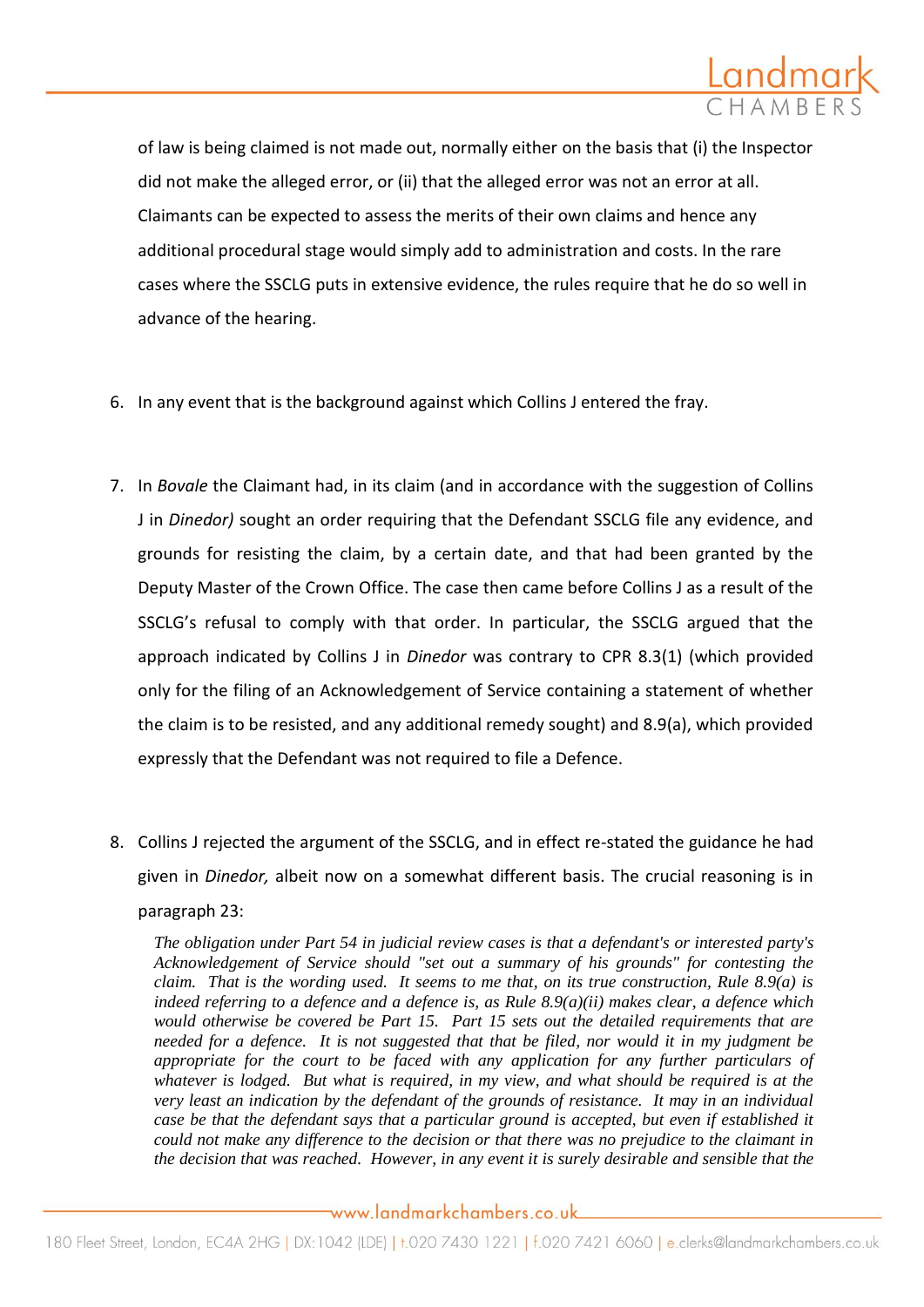

*explanation for the decision to resist is set out in as short a form as may be appropriate, at as early a stage as is reasonably possible, so that the claimant, and indeed all parties, can focus on the arguments that are going to be material before the court and the court is then assisted by knowing what the position is in that regard and in assessing how long the case is likely to last, and accordingly can exercise its powers in an appropriate and most cost-effective manner.*

## 9. This led to the guidance given in paragraph 34:

*What I propose to do in those circumstances is to indicate that there will be an expectation until the matter is dealt with through representations and the representations are considered, that the defendants ought to think in terms of serving grounds for resistance, however short, within the same period of ten weeks. If they do not and there is a good reason for the claimants to think that they are likely to be prejudiced or there is a real requirement in the interests of proper case management for such a service and it is not done within ten weeks, then a specific application can be made to the court and the court will if necessary make such an order. In the meantime I shall make arrangements for representations to be made by the Treasury Solicitor, by someone who is enabled to put forward the interests of local planning authorities, by someone who is able to do the same on behalf of developers, who are obviously affected, and perhaps by a representative of the planning Bar as well.*

- 10. Thus Collins J held that a Defendant would be required to do as follows:
	- (i) Pursuant to CPR 8.3, the Defendant was required to file / serve an Acknowledgement of Service within the normal time scale for doing so under CPR Part 8, namely 21 days;
	- (ii) Pursuant to CPR 8.5, the Defendant is therefore also required to file any written evidence at the same time as he files his AoS;
	- (iii) There was an "expectation" that Defendant's would then file grounds of resistance within a period of some 10 weeks off the filing of the claim, albeit no rule as such;
	- (iv) In the event that the Defendant did not do so, the Claimant could apply for an order requiring him to do so, and the implication of the judgment was that such applications would be looked on favourably by the court;
	- (v) In the event that no application was made, there was an expectation that the SSCLG would file the first skeleton argument.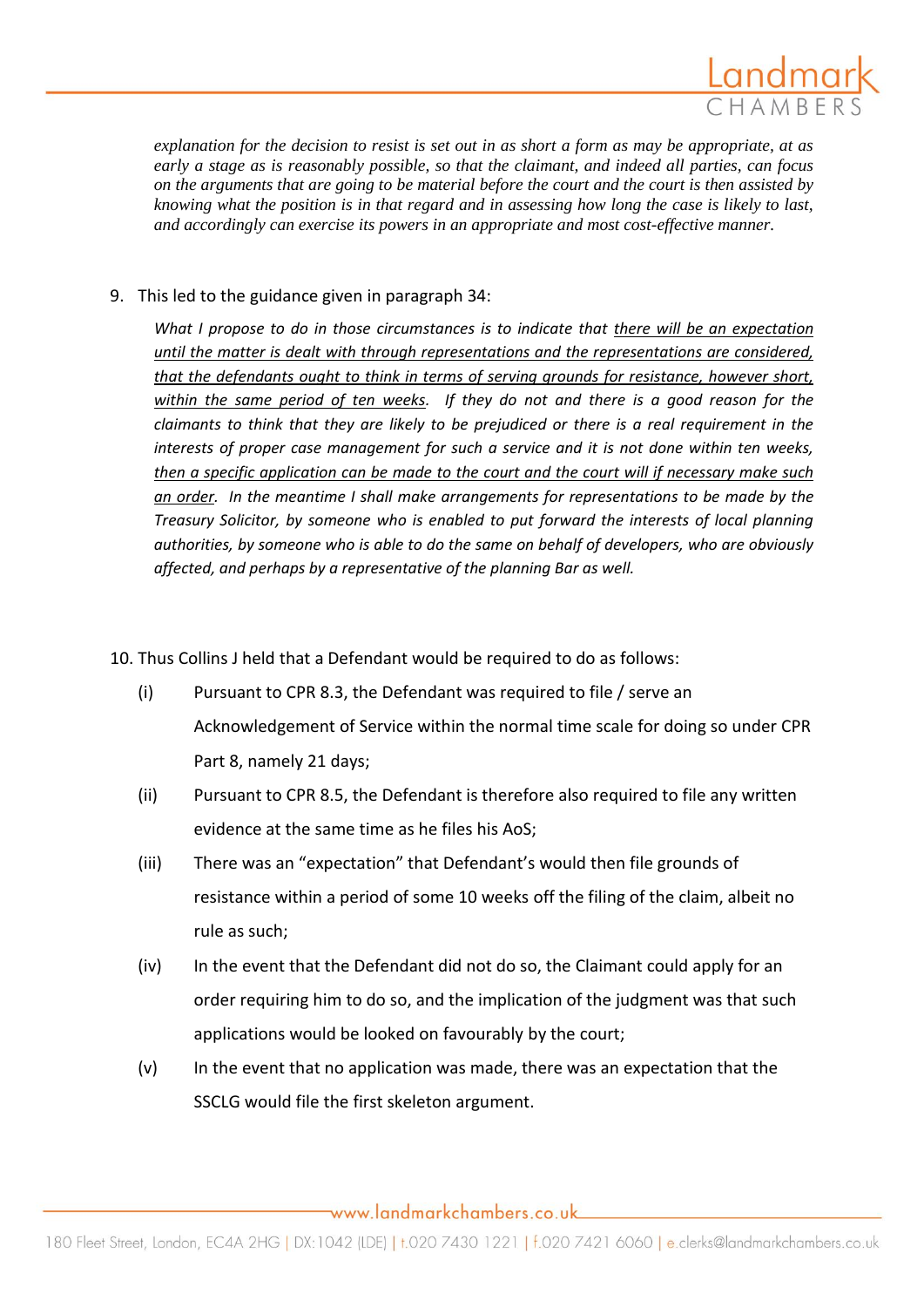

- 11. The SSCLG has appealed<sup>1</sup>, and obtained a stay of the judgment. The effect of this was that Collins J's new regime was in existence for a very short time, since the stay was followed by a substantive decision allowing the appeal.
- 12. Before the Court of Appeal ([2009] EWCA Civ 171, [2009] 2 P & CR 7), whose judgment was given in March 2009, argument focused not upon the merits of the new regime which Collins J had created, but on the question of whether he had power to give guidance of this kind. This turned upon whether the guidance which Collins J had purported to lay down amounted to a "Practice Direction", such as would be contrary to the rule in section 5 of the Civil Procedure Act 1997 that such directions could not be given without the approval of the Lord Chancellor or the Lord Chief Justice.
- 13. All three members of the court agreed in allowing the appeal but their reasoning differed. Stanley Burnton LJ, in the minority, took a very strict line, by which any procedural guidance intended to be of general application would be contrary to section 5. The majority, Waller and Dyson LJJ, took a more flexible and nuanced approach. They drew a distinction between three different kinds of case, namely (i) the giving of guidance as to the interpretation of existing rules and practice directions, (ii) the provision of guidance in "gap" cases, where the rules are simply silent as to the procedure to be adopted, or (iii) the adoption of guidance which sought to vary or disapply existing rules or practice directions. The first two of these are permissible. The latter is not.
- 14. Applying this approach to the judgment of Collins J, the court held that what he had done involved the third, impermissible, approach. In his judgment Colliins J had expressed considerable dissatisfaction with the rules as they stood, and had laid down a requirement that Defendants provide their grounds of resistance notwithstanding

 $\overline{\phantom{a}}$ 

<sup>1</sup> The Claimant's substantive challenge came before Sullivan J in October, and was dismissed. Only the procedural guidance of Collins J was appealed. The Court of Appeal appointed an advocate to the court since the Claimant was not represented before it.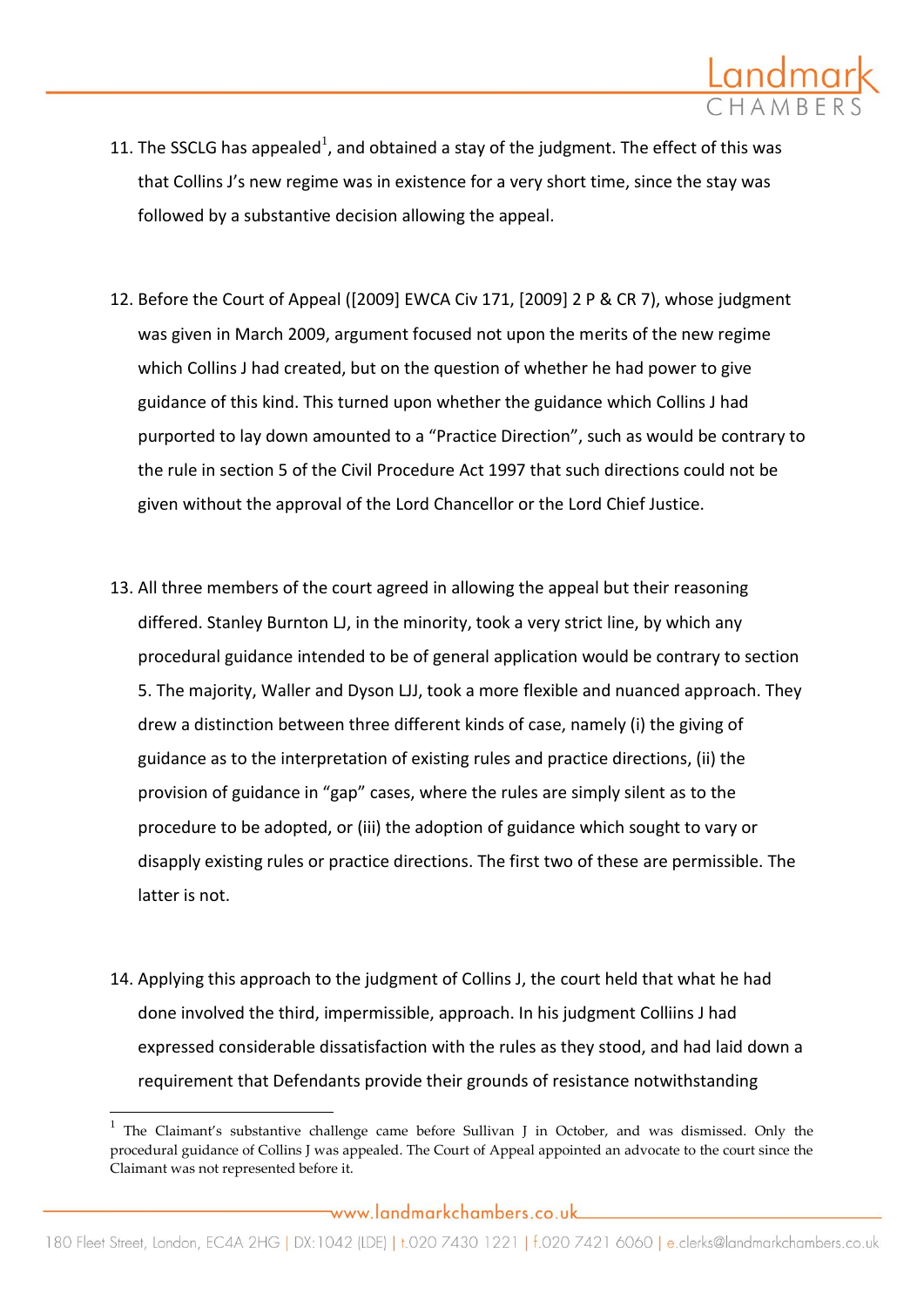

specific provision in the CPR that there was no obligation to file a defence to the claim. In

#### conclusion:

*69 As we have previously made clear the powers of the court to make orders in individual cases are very wide, but a judge is not free, and indeed has never been free once rules were made by delegated legislation, to announce that without regard to the particular circumstances of individual cases, the court now intends generally to disapply or vary the rules. Nor is he free to announce that he will simply disapply or vary a practice direction, particularly one issued following the s.5(1) procedure [the relevant version of 8PD had come into force on April 6, 2007—see note 8.0.4 and we assume was produced under that procedure]. Furthermore a judge is not free to seek to achieve that result by suggesting that, if parties do not voluntarily disapply the rules or the Practice Direction, cost consequences will follow. However well intentioned, it seems to us the judge, in purporting by his judgment to change the Rules under Pt 8 and the Practice Direction generally, was doing something he was not entitled to do.* 

*70 It is argued by Mr Nardell, seeking to defend Collins J.'s position, that the judge's case management powers would have entitled him to make an order for grounds of resistance to be served in a particular case, indeed in any case, and thus why should he not make clear that that was something that the court was going to do in the future in all cases of the same category? The answer to that argument seems to us to be that parties are entitled to start from the position that the relevant rules and practice directions will apply to their case; the onus will be on the party seeking a different form of process and indeed on the judge who may of his own motion wish to exercise his case management powers in a particular case to demonstrate that the case is outside the norm. What Collins J. was not entitled to do was to put the onus entirely the other way round and impose an onus on a defendant to persuade the court that some procedure*  inconsistent with the rules and practice directions should not be followed. The right way to alter *the rules is through the Rule Committee and the right way to alter a practice direction is under the s.5 procedure.* 

- 15. So where does that leave us? It is important to note that the court expressly approved Collins J's observations about the application of CPR 8.3 and, implicitly at least, CPR 8.5. Thus the SSCLG is required to file an AoS, setting out his stance in the claim. This requires nothing more than a statement of position, however. More importantly, he is also required to file any evidence on which he may rely.
- 16. Having done this, he is required to do no more until after the Claimant's skeleton argument has been filed. His own skeleton will be due 2 weeks before the hearing, and that is the first stage at which he is required to set out his position in relation to the grounds of challenge.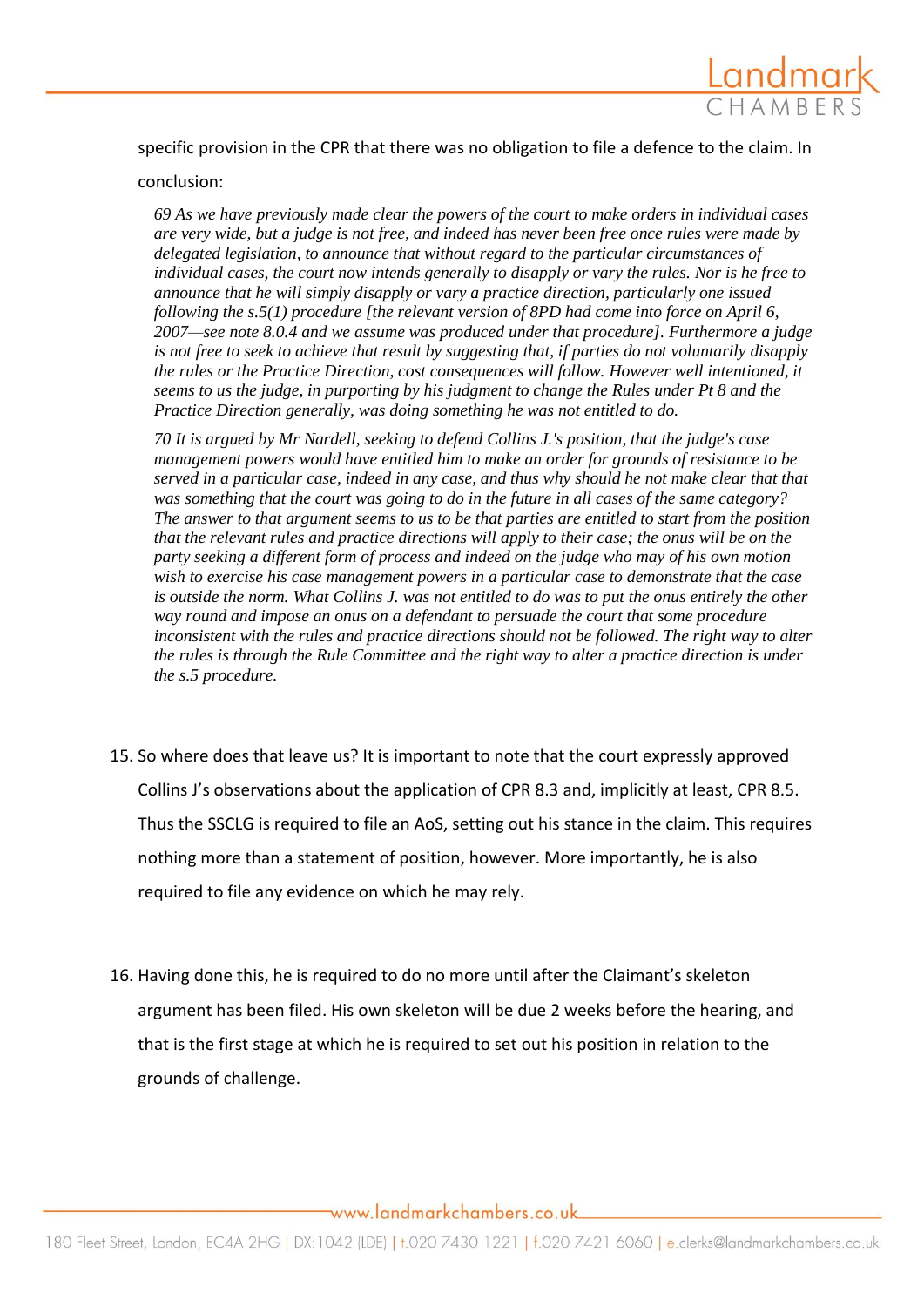

- 17. It may be noted that it remains open to a Claimant to apply to the court for a specific order. The important difference between the approach which would have been taken pursuant to the judgment of Collins, and that which follows from that of the Court of Appeal, is that (see paragraph 70) the starting point will be that such an order will not be appropriate. The burden of showing that a different order is appropriate will now be squarely on the Claimant.
- 18. The Court of Appeal expressly declined to rule upon the merits of the new approach which Collins J had laid out. It remains a possibility that the medium or long term effect of this litigation will be that further consideration will be given to what Collins J called "the special needs of the Administrative Court and the parties to claims such as this" (Collins J, paragraph 17). As the Court off Appeal said:

*73 It will be noted that we have expressed no views on whether what Collins J. was seeking to do was likely to help in the management of cases in the Administrative Court. There appear to be two views on that and the correct process is to have the matters considered in accordance with the procedure now adopted for the issuing of practice directions under s.5(1) allowing for full consultation with all those affected.* 

19. Section 289 Appeals An issue may also arise in relation to section 289 appeals. Section 289 appeals are at present governed, not by Part 8, but CPR 52, because they are "appeals" rather than "applications". They also have a compulsory oral leave stage, unlike section 288. Thus by the time the case reaches a full hearing, there is a likelihood that the SSCLG or other parties may have, to an extent, shown their hand by the stance taken at the leave hearing itself (they are not required to attend, but very often do so). In practice however, section 289 leave applications are dealt with in precisely the same way as renewed applications to seek judicial review, and it is difficult to see why a party who wishes to take part in such a hearing should not be required to put in some sort of response a specified time before the hearing itself. Indeed, given that Claimants in such cases are very frequently litigants in person, the unfairness of not requiring this would seem to be rather greater than in many other areas. It would not, I think, be unduly onerous to place upon the SSCLG a requirement to file a skeleton, or grounds of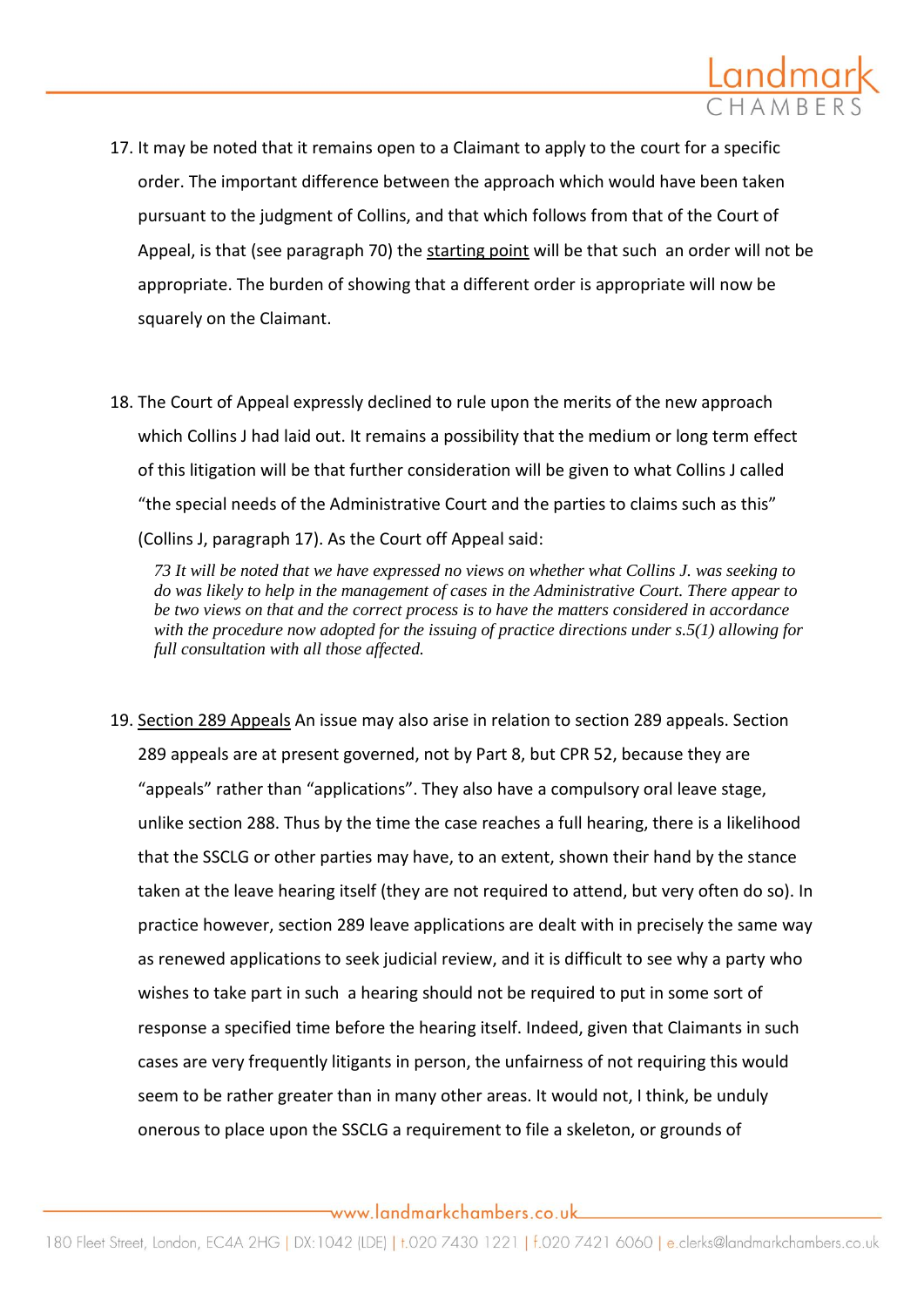

resistance, a certain set time before the hearing of the leave application, if he wishes to take part<sup>2</sup>.

## **(ii) Permission costs in judicial review**

 $\overline{\phantom{a}}$ 

- 20. The guidance on costs at the permission stage is contained in two authorities (both, as it happens, planning cases, albeit applicable more generally), namely *R (Mount Cook Land Ltd) v Westminster City Council* [2004] 1 PLR 29, and *R (Ewing) v Deputy Prime Minister*  [2006] 1 WLR 1271. Both of these authorities have now been extant for some time. To recap, the general rules are that:
	- (i) The Defendant should be entitled to recover the costs of an Acknowledgement of Service, including the preparation of summary grounds, if permission is refused on the papers. Those costs do not include other pre-permission costs, such as responding to a pre-action letter, and are limited to the costs of the AoS and summary grounds only.
	- (ii) However, as explained by Carnwath LJ in *Ewing*, the Defendant's response at this stage should be truly "summary", limiting itself to knock out points, and should often do no more than exhibit a pre-action response letter. Defendants should not incur "substantial expense" at this stage, and will not be entitled to such costs if they choose to do so.
	- (iii) Defendants are not generally entitled to the costs of attending an oral permission hearing.
	- (iv) They may be so entitled in certain "exceptional circumstances".
- 21. As a matter of logic this guidance raises a further issue. How do these principles apply where a claimant is granted permission, perhaps after an oral hearing, but the claim is ultimately dismissed? In such cases in practice the court would normally simply order all costs incurred as costs in the case. But that seems to undermine the principle that the

 $2$  There is no analogy here with the Skeleton Argument in a judicial review permission application (for which there is no time limit, and which are frequently filed shortly before the hearing), because the Defendant in a JR will already have filed Summary Grounds.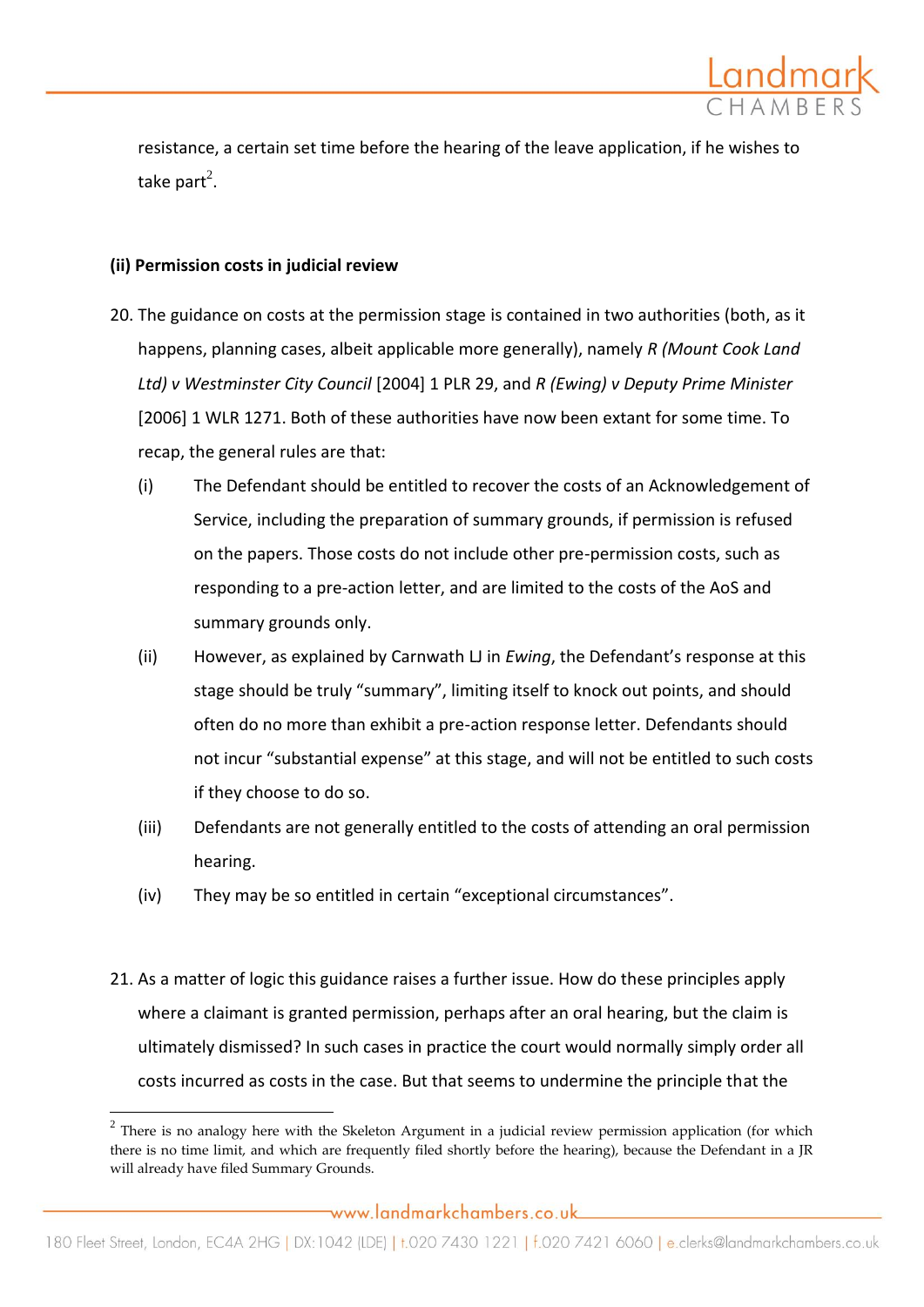

Defendant should not have been entitled to costs of attending the oral hearing, and a Claimant is worse if, in relation to such costs, as a result of being successful at that hearing. It also seems at odds with the pre-permission costs being limited to the AoS, and not therefore including other pre-permission preparation costs (such as advice).

22. These issues were explored by the CA in *Davey v Aylesbury Vale DC* [2007] EWCA Civ

1166. The court reiterated the guidance in *Ewing,* that the response in the AoS should be

summary, and that Defendants should not expect to recover substantial expenditure. As

to the above issues, Sedley LJ gave guidance in the following terms:

*21. Taking the same approach, these seem to me to be the appropriate guidelines for dealing with the present problem. They should be read subject to the caveats set out in the judgment of the Master of the Rolls.* 

- *(1) On the conclusion of full judicial review proceedings in a defendant's favour, the nature and purpose of the particular claim is relevant to the exercise of the judge's discretion as to costs. In contrast to a judicial review claim brought wholly or mainly for commercial or proprietary reasons, a claim brought partly or wholly in the public interest, albeit unsuccessful, may properly result in a restricted or no order for costs.*
- *(2) If awarding costs against the claimant, the judge should consider whether they are to include preparation costs in addition to acknowledgment costs. It will be for the defendant to justify these. There may be no sufficient reason why such costs, if incurred, should be recoverable.*
- *(3) It is highly desirable that these questions should be dealt with by the trial judge and left to the costs judge only in relation to the reasonableness of individual items.*
- *(4) If at the conclusion of such proceedings the judge makes an undifferentiated order for costs in a defendant's favour*
	- *(a) the order has to be regarded as including any reasonably incurred preparation costs; but*
	- *(b) the 2004 Practice Statement should be read so as to exclude any costs of opposing the grant of permission in open court, which should be dealt with on the Mount Cook principles.*
- 23. *Davey* was referred to again by Buxton LJ in *R (Roudham) v Breckland Council* [2008]

EWCA Civ 714. In that case the court awarded a sum of £5000 (overturning the judge's

order, below, of £12,500) in respect of the costs of an AoS and summary grounds.

However, lest that be considered encouragement to Defendants to incur substantial

costs, it must be put in the context of the nature of the claim. The Claimant's grounds

ran to 30 pages, and the claim for was accompanied by 400 pages of documentation and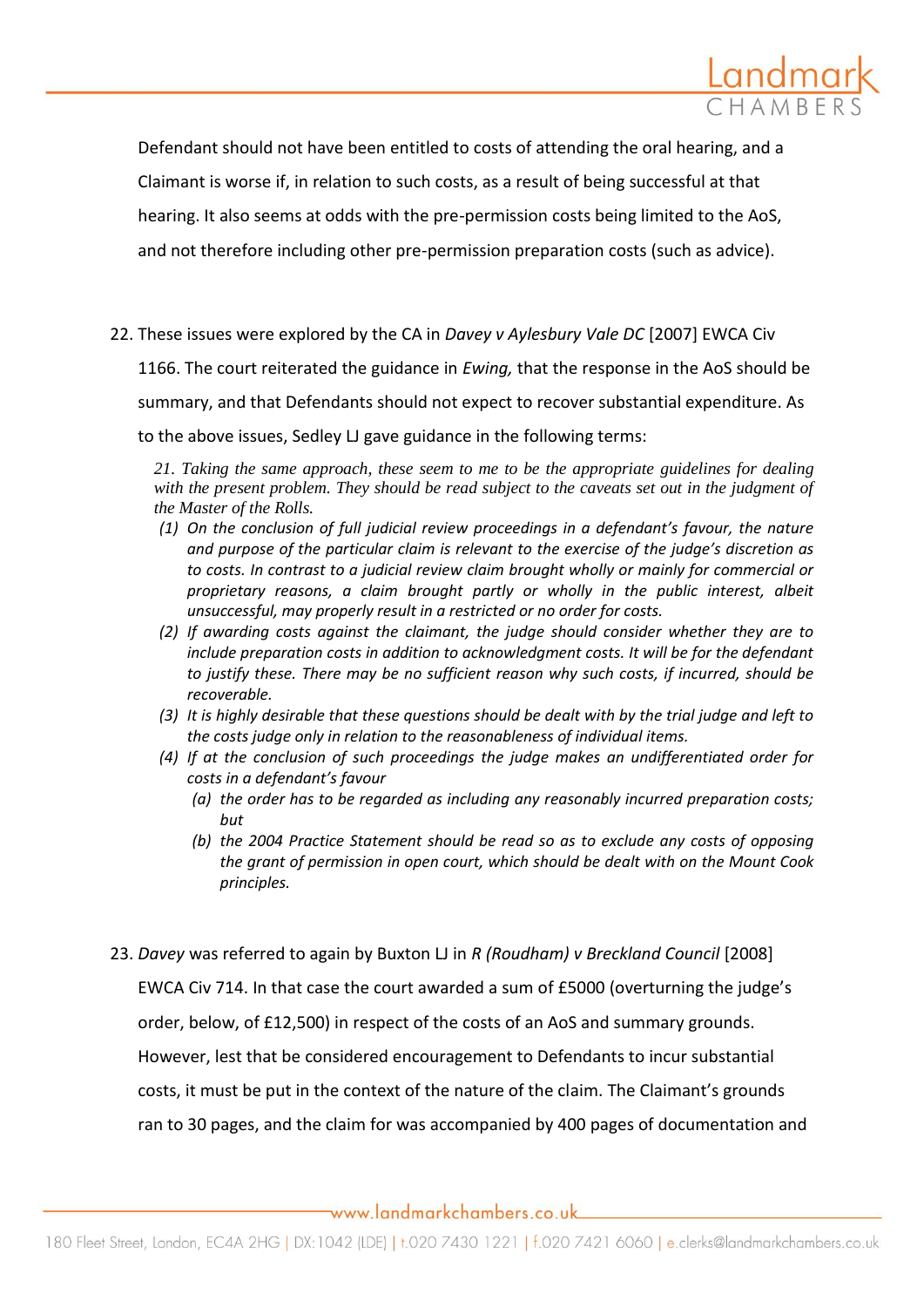

evidence. The court specifically warned against treating this figure as providing a benchmark for other cases:

*31. ... It cannot be too strongly stressed that the sum is not to be regarded as any sort of benchmark or guide for trial judges who perform the task required of them by principle (3) of the Sedley-Clarke principles.* 

- 24. Costs of section 289 Permission Hearings A question arises from to time is as to the application of the *Mount Cook* guidance, and how the *Mount Cook* principles apply in relation to section 289 permission hearings. There is an important difference between these hearings and judicial review hearings, because there is no oral permission stage and nothing equivalent to the written acknowledgement of service. There is therefore a powerful argument that judicial review does not provide an appropriate analogy. The orthodox position is that contained in *Rozhon v Secretary of State for Wales* [1994] COD 111, which is that a Defendant is entitled to its costs of resisting permission. However, whilst judicial review may not provide an appropriate analogy, a possible alternative analogy is with an appeal: section 289 leave applications proceed in accordance with CPR 52. The general expectation is that a Respondent will not attend such hearings, will not be entitled to be heard if they do, and will not be entitled to costs if they do.
- 25. The issue arose recently in relation to whether the *Davey* line of authority could be extended to section 289 appeals: would a Respondent who was unsuccessful at the leave stage, but successful substantively, be entitled to their costs of attending the leave hearing. In *Williams v SSCLG* [2009] EWHC 475 (Admin), Hickinbottom J declined to give any definitive guidance, but held that he should proceed on the basis that the costs of the leave application should follow the "final event" i.e. the substantive outcome of the case. He rejected an argument that *Rozhon* that the costs of the leave stage would follow the outcome of the leave stage itself, in the event that permission was granted.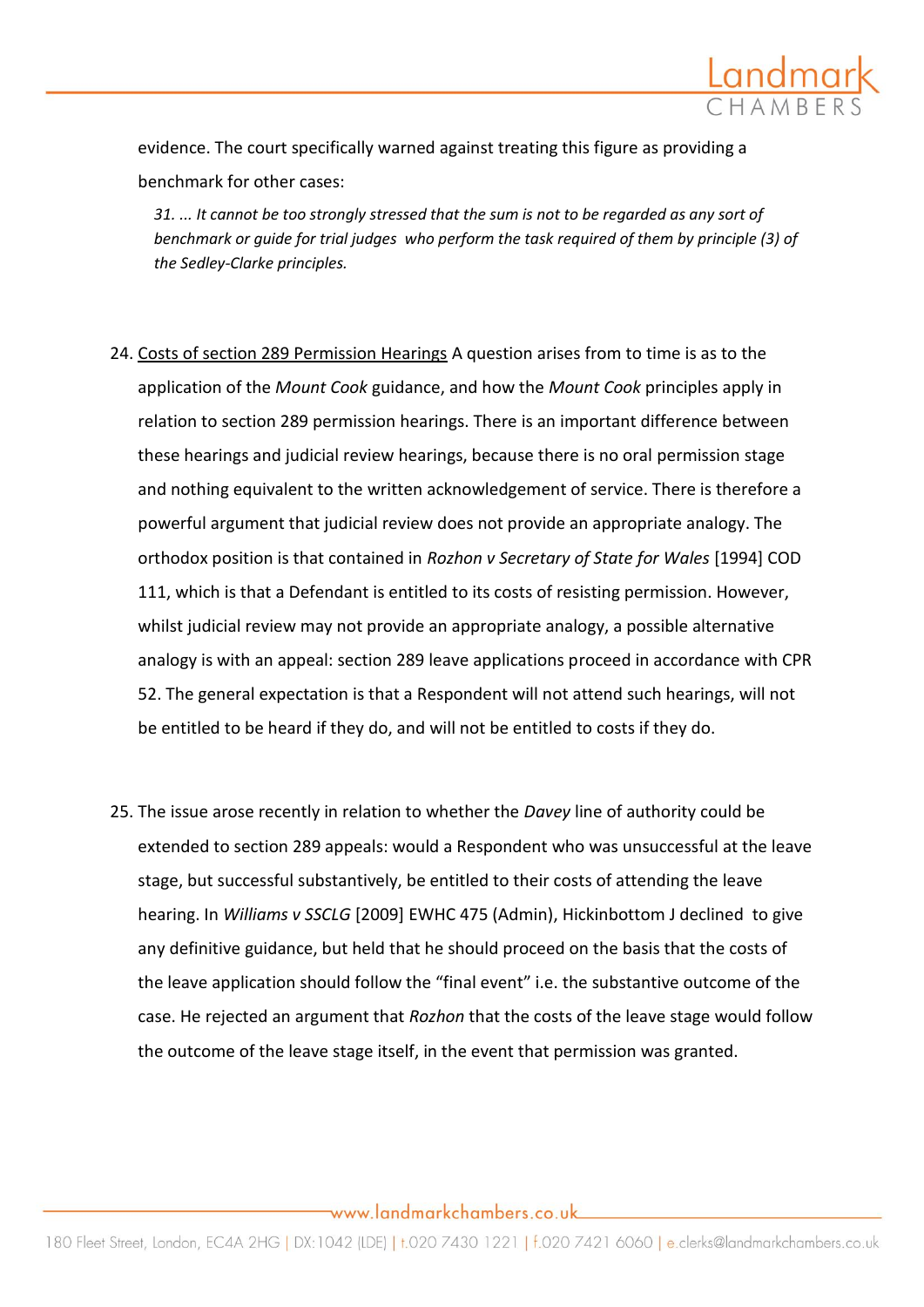

## **(iii) Delay / promptness in judicial review**

- 26. There was for many years an accepted rule of practice that, by reason of analogy with the six week rule for applications under section 288 TCPA, by which "it was nearly impossible to conceive of a case" in which a claim for judicial review of a planning permission granted by a local authority would be allowed to proceed if it was brought more than six weeks after the grant of the permission: per Laws J in *R v Ceredigion CC, ex parte McKeown* [1997] COD 463. The idea of a six week rule was however rejected by Lord Steyn in *R (Burkett) v SSE* [2002] UKHL 23.
- 27. It has however recently had something of a renaissance. In *R (Finn-Kelcey) v Milton Keynes Council* [2008] EWCA Civ 1067, Keene LJ described the remarks of Laws J in *Ceredigioin* as "a somewhat extreme statement", and accepted that it had been rejected in *Burkett*. He accepted that the courts could not and should not adopt a policy of applying a shorter time period in planning cases than the general 3 months provided for in the CPR, but said that the 6 week period in section 288 applications was nevertheless of some relevance, at least as a reminder of the need to bring claims promptly in planning cases. He accepted that there were important differences between section 288 applications in this regard, and claims for judicial review, such as the requirement to notify parties who attend the public inquiry in section 288 cases.
- 28. More importantly, however, the court emphasised the fact that CPR 54.5 contains two separate requirements, namely (i) promptness and (ii) that the claim be brought within 3 months. It restated, in strong terms, the need for promptness in planning cases:

*22. The importance of acting promptly applies with particular force in cases where it is sought to challenge the grant of planning permission. In R v. Exeter City Council, ex parte J.L. Thomas Co Ltd [1991] 1 QB 471, at 484G, Simon Brown J (as he then was) emphasised the need to proceed "with greatest possible celerity", as he did also in R v. Swale Borough Council, ex parte Royal Society for the Protection of Birds [1991] 1 PLR 6. Once a planning permission has been granted, a developer is entitled to proceed to carry out the development and since there are*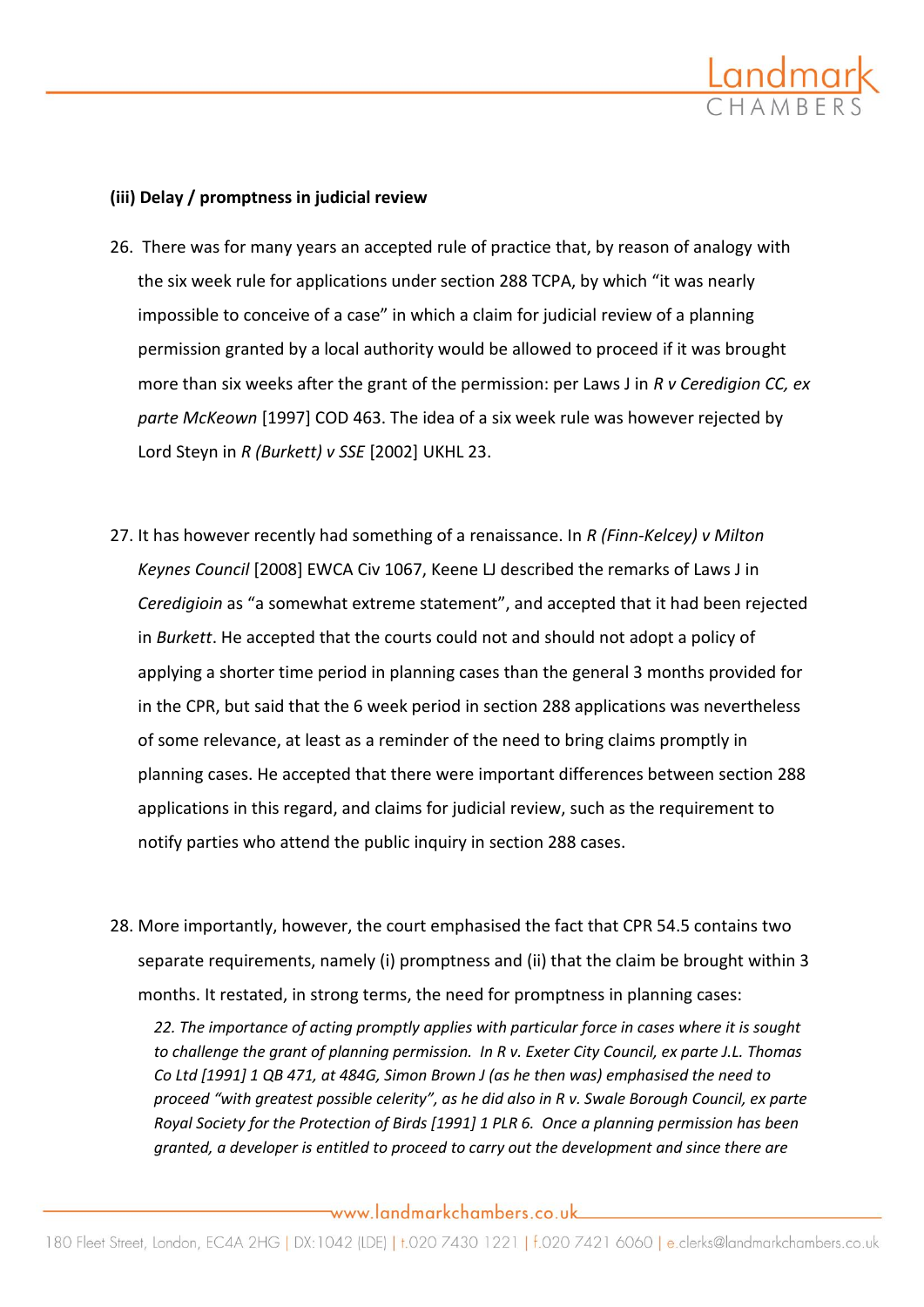

*time limits on the validity of a permission will normally wish to proceed to implement it without delay.* 

- 29. It also appears from paragraph 26 that a Claimant who fears any point being taken in relation to promptness would do well to deal with this in their evidence up-front rather than waiting for a point to be taken against them. The court also reiterated (which is in any event clear from the Pre-Action Protocol) that the sending of a pre-action letter will not excuse a lack of promptness in brining the claim, albeit it was at least relevant (however, as pointed out by Sedley LJ in *Davey*, in para 14, a planning authority cannot in any event withdraw a planning permission once granted, and hence the pre-action protocol does not, strictly, apply).
- 30. *Finn-Kelcey* gives a considerable boost to Defendants who wish to defend claims for judicial review in planning cases on grounds of lack of promptness. It has been relied upon successfully a number of cases in the last year, which illustrate the stricter approach now being taken (and it must be remembered that since the issue is generally dealt with at the permission stage, where no citeable judgment will generally be given, it seems likely that the effects of *Finn-Kelcey* go much further). In *R (Organisation for Environmental Needs) v Tower Hamlets LBC* [2008] EWHC 3053 (Admin), Pitchford J was concerned with a claim which had been filed three days before the 3 month "outer" time limit. Pitchford J set himself a stern warning that *Finn-Kelcey* laid down no mechanical rule that claims must be brought within 6 weeks:

*71 I accept the submission made on behalf of the claimant that I should not when considering promptness impose some hypothetical yardstick, for example, the six weeks period allowed for statutory challenge under section 288 Town & Country Planning Act 1990 following refusal (c.f Burkett supra and Finn-Kelcey v Milton Keynes Council and MK Windfarm Ltd [2008] EWCA Civ 1067 per Keene LJ at para 24 and 25).*

*72 It is common ground between the parties that while good administration requires adherence to time limits, what is required by the duty of promptness may depend upon the circumstances and upon the effect on others of any delay. As Sedley LJ said in R (Lichfield Securities Ltd v Lichfield District Council [2000] EWCA Civ 304; [2001] 3 PLR 33 , at para 37:*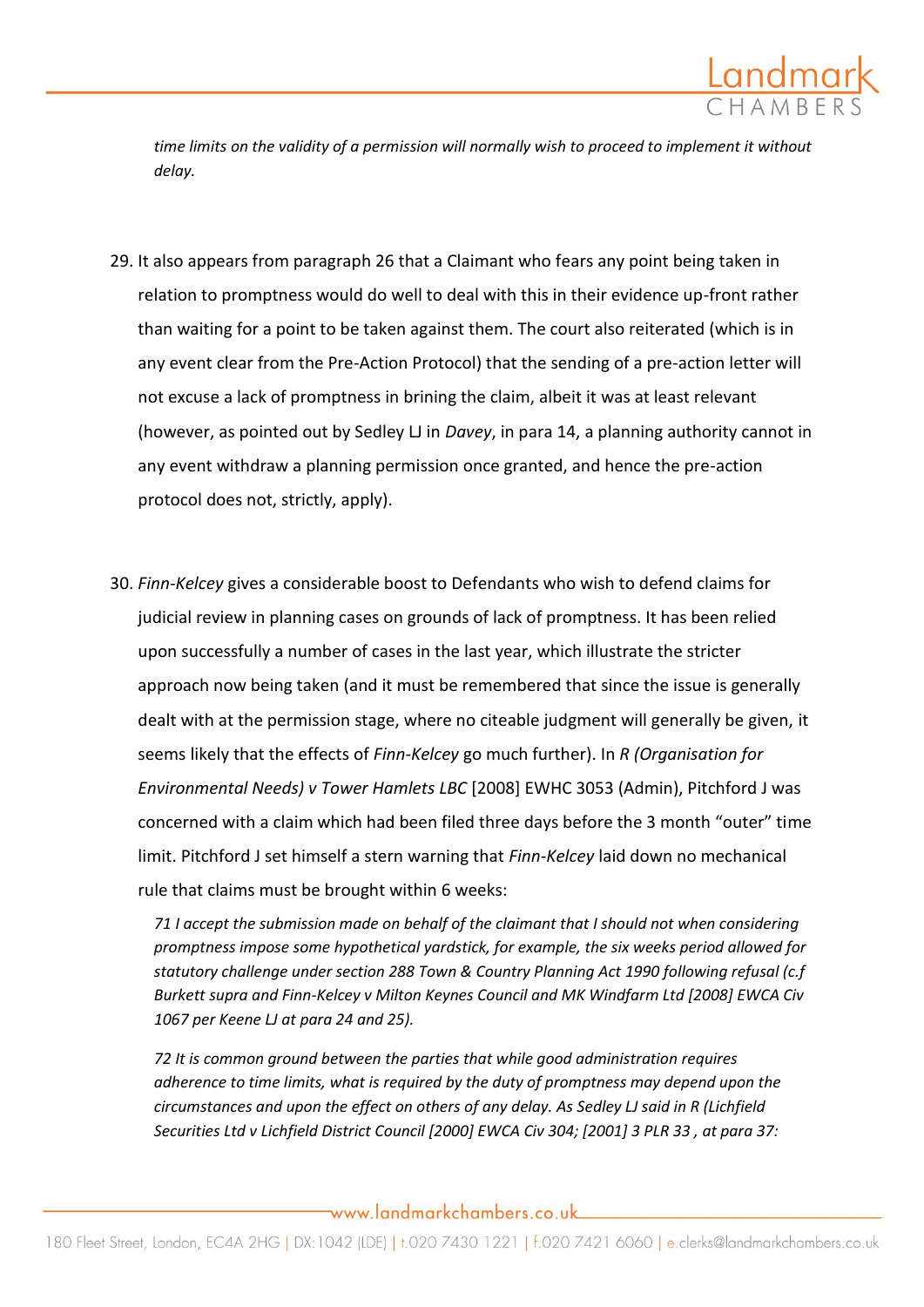

*"But promptness, like undue delay, is not to be gauged simply by locating the earliest practicable opportunity and adding a short time for lawyers to advise and launch proceedings. It is crucially affected by the potential or actual effects of the passage of time on others. This is the reason for the particular pressure on applicants in many planning cases."*

### 31. He explained the crucial facts as follows:

*74 Here, OPEN Shoreditch was aware of the decision in principle on 13 March 2008 because two of its members were present at the meeting. Within three weeks the claimant had articulated its complaints in detail in letters to the defendant, the GLA and the Secretary of State. The claimant had some experience of litigation. Mr Parry-Davies, a partner in the claimant's solicitors' firm, is a member of the claimant company. The need to take instructions and secure funding was quickly apparent. It was clear that by the time the planning permission was issued on 21 May 2008 the planning authority was immoveable, the Mayor of London would not be cancelling the resolution, and the Secretary of State would not be calling the matter in. 75 The grounds have not changed since the issue of the decision, save for the addition of new ground three following a change of counsel after refusal of permission by the Deputy Judge. It seems to me there was no acceptable reason why proceedings should not have been commenced within a month or so of the issue of the decision. Actual financial and other prejudice was being suffered by the interested party during the passage of time. Mr Jones asserted that the interested party should not now be heard to complain of delay when neither it nor the defendant demanded expedition following the issue of the letter of complaint in April and the letter before claim in July. In my view the obligation was upon the claimant to comply with the requirement of the rule. It was not entitled to assume that the absence of litigation advice from the other parties somehow relaxed the requirement of the rule. It could not be and was not argued that the claimant was in any way misled.*

- 32. Thus, the Claimant had been aware of, and had articulated, its grounds of challenge even before the formal planning permission was issued, but had then waited until nearly three months after its formal issue before filing its claim. In the circumstances it may be unsurprising that it was said not to have acted promptly.
- 33. The second case of note applying *Finn-Kelcey* is *R (Derwent Holding Ltd) v Trafford BC*  [2009] EWHC 1337 (Admin). In this case heard by Mr CMG Ockleton, sitting as a deputy judge, a claim was brought at the outer edge of the 3 month time limit, and in *R (Condron) v Merthyr Tydfil CBC* [2009] EWHC 16 21 (Admin), a case was brought just outside the three month period. Unsuprisingly, in both cases permission was refused in part with reference to the delay.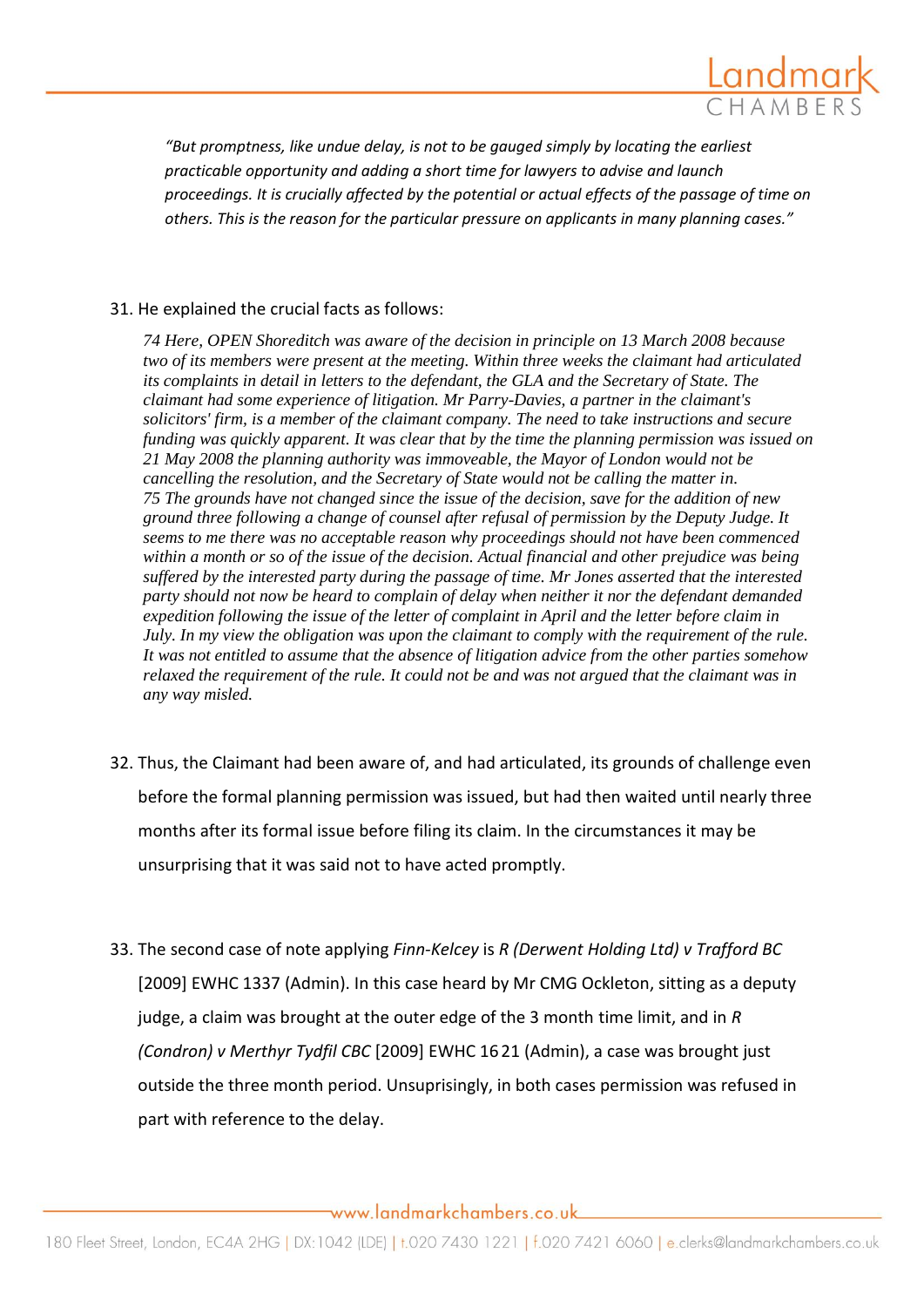

34. In all of these cases the judge also rejected the substantive grounds of challenge either as wrong, or unarguable, so it is important to recognise that delay may not provide a knock-out blow. As Beatson J observed in the *Condron* case, where there has been a lack of promtness there may be a need for a "clear cut" case. It therefore remains to be seen whether the courts will take such a strict line where satisfied that a clear cut case is made out.

### **(iv) The tort of abuse of process**

- 35. In *Land Securities and ors v Fladgate Fielder (A frim)* [2009] EWHC 577 (Ch), an attempt was made to re-invigorate, or arguably to create, the tort of abuse of process in the context of judicial review and, specifically, judicial review of planning decisions. The Claimants were commercial developers who were aggrieved at the decision of Fladgate Fielder ("Fladgate"), a firm of solicitors, to bring proceedings for judicial review to challenge a number of grants of planning permission to them by Westminster CC. Land Securities alleged that the claim had been brought against them for improper purposes, without any genuine concern as to the merits of the planning decisions which they were challenging.
- 36. The possibility of such a claim might come as a considerable surprise to most planning lawyers. As Auld LJ observed in *R (Mount Cook Land Ltd) v Westminster CC* [2003] EWCA Civ 1346, "judicial review applications by would-be developers or objectors to development in planning cases are by their very nature driven primarily by commercial or private motive rather than a high-minded concern for the public weal".
- 37. The facts in brief Fladgate are a firm of commercial solicitors with offices in Oxford Street. They had, in about 2005, taken a decision that they would seek to move from those offices. In 2006 they received notice of a planning application for a major development directly opposite their existing offices. The implications of this, from their point of view, was that the carrying out of this development had major implications for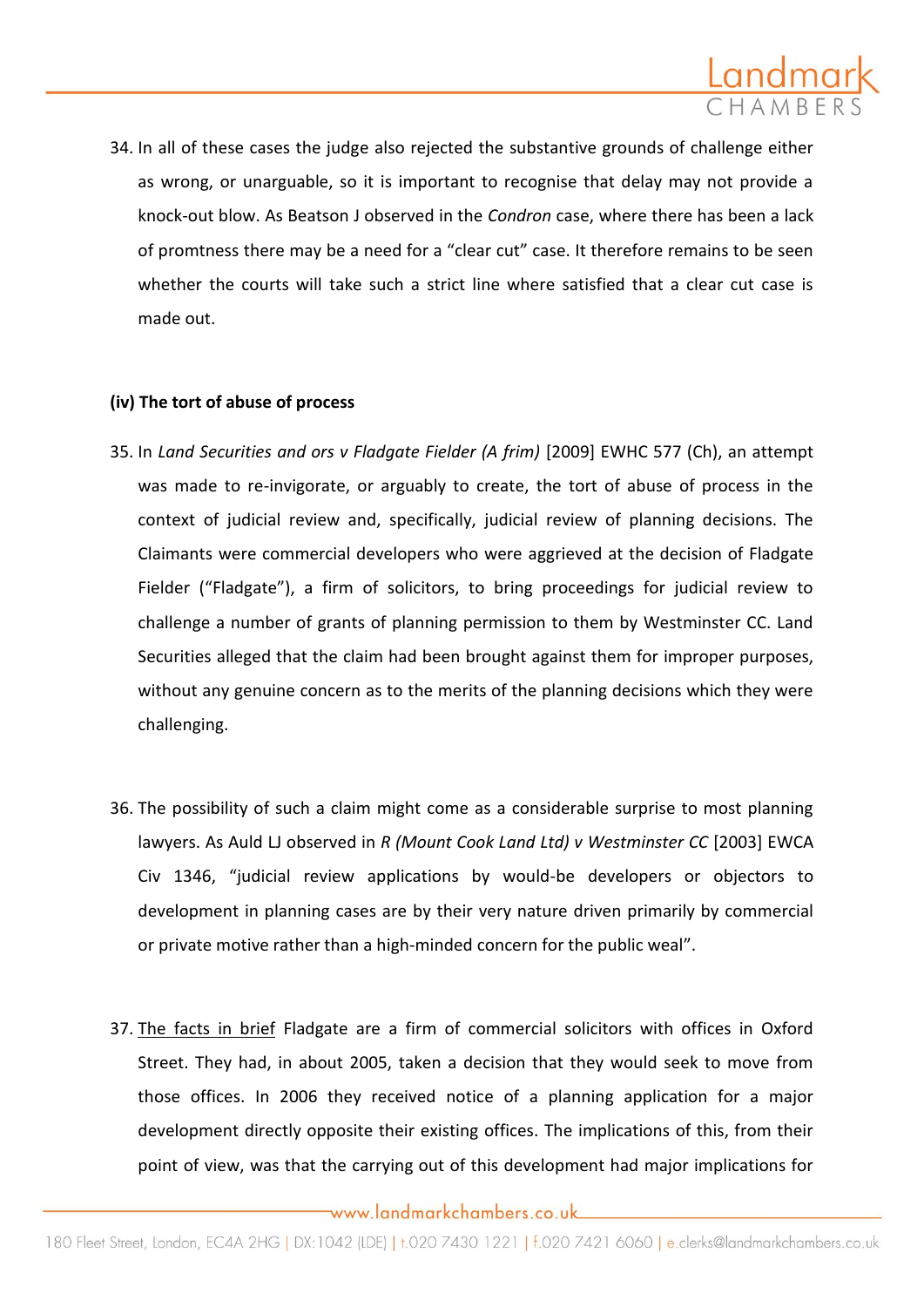

the value of their offices, their ability to attract clients, and their ability to move in the medium term, not because of any problem with the development as finally built, but because of the very considerable upset that would be caused by the carrying out of construction work. They therefore decided to object to the application. More importantly, they discovered a link between the proposed development ("Park House") and another similar development also to be carried out by Land Securities and its subsidiaries in another part of Westminster, "Wilton Plaza". The link arose because of a decision by Westminster, in relation to the Wilton Plaza development, that it could "bank", or treat as a "credit", the provision of additional affordable housing and residential floorspace in that development, to be set off against deficiencies in the provision of affordable housing and residential floorspace in other developments in Westminster including, expressly, Park House. Fladgate therefore resolved to challenge the resolution of the Council to this effect, and the planning permission for Wilton Plaza to which it related.

38. Fladgate's intentions in bringing these claims were either to delay the development, or to secure a deal with Land Securities so as to provide for Land Securities to mitigate the harm which would otherwise be done to Fladgate by the development. Following the filing of the Wilton Plaza claim, a meeting took place between Fladgate and Land Securities:

#### *The Critical Meeting:*

*11 On 31st March 2006 Fladgate arranged for a meeting to take place with a representative of the claimants at Fladgate's offices on 5th April 2006 and sent them a copy of the Opinion of*  Leading Counsel "relating to the proposed development at Wilton Plaza, Victoria, which is *linked to the Park House Scheme … in the hope that this will lead to a positive discussion when we get together."*

*12 A meeting took place on 5th April 2006 between Messrs Cohen, Harnett and Goreing of Fladgate and Mr Hussey of LS. It lasted some 20 or 30 minutes. It is an important meeting because what was said there lies at the heart of the claimants' allegations in this case.*

*13 It is pleaded in the Particulars of Claim that Mr Cohen, after referring to the feared impact on the defendant's business of the proposed development:*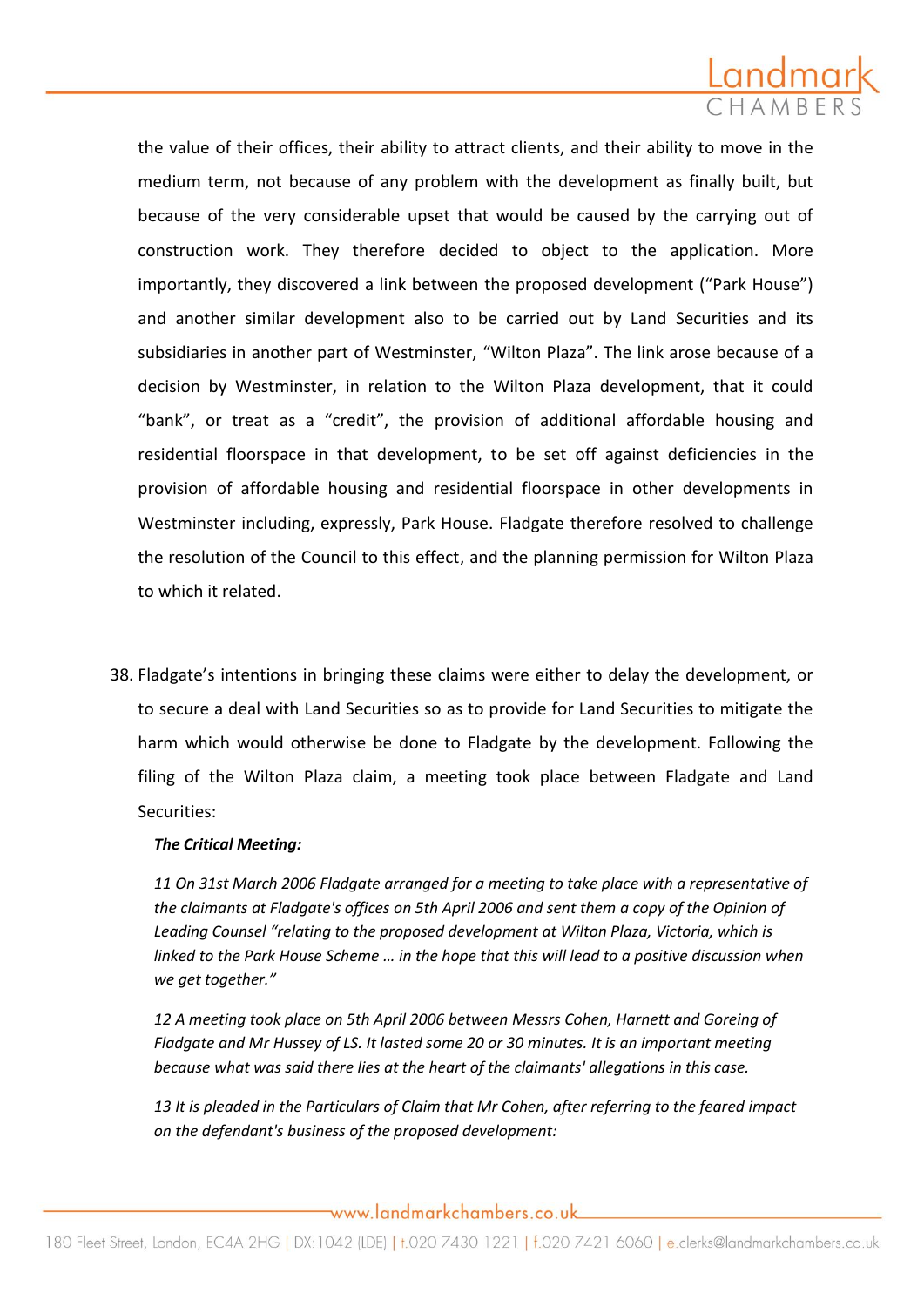

- *a. "Stated that the proposed development at Park House looked fine;*
- *b. Wished the claimants well with [it];*
- *c. Indicated that the defendant wished to relocate from its current premises at North Row;*
- *d. Stated that the Defendant's opposition to the Second Claimant's application for planning permission in relation to Wilton Plaza was purely a business transaction;*
- *e. Stated that the Defendant would do anything necessary to secure a move away from its current premises, including if necessary a challenge to the proposed development of Wilton Plaza;*
- *f. Stated that the Defendant's purpose in challenging the grant of planning permission for the development at Wilton Plaza was to delay that development and thereby possibly delay the Park House development;*
- *g. Stated that, … the Defendant's other option would be to object to the application for planning permission in relation to the Park House development and to be "very difficult all of the time";*
- *h. Stated that he saw the applications for planning permission made by the Second and Third Claimants as the Defendant's best opportunity to force the Claimants to the negotiating table to effect a relocation of the Defendant's business to alternative premises;*
- *i. Stated that if the Claimants did not put forward a proposal to the Defendant within the next few days, the Defendant would make the matter public and would issue an application for judicial review."*

*14 Witness statements served by each side from those who attended the meeting show similarities to a significant degree but some differences, mainly of emphasis. There is one seemingly significant difference: Mr Cohen says:* 

*"I also said that the firm was anticipating three years of "hell" while the development was under construction. Mr Hussey asked me what we wanted. I remember him saying "Do you want money?" to which I replied: "Absolutely not".*

*I suggested that one way out would be for Land Securities to take an assignment of our lease. I said that this would enable us to "slip away" with Land Securities' assistance. Otherwise an alternative would be to delay the development of Park House until the end of our lease in 2013. … Mr Goreing asked Mr Hussey if Land Securities had any stock in W1 (which would have enabled us to swap our existing building for other premises)."*

*15 Mr Hussey appears not to agree entirely with this. He says:* 

*"My view is that the financial co-operation they sought, whilst unidentified, was intended by them to go beyond assistance in their plans to relocate, although it was presented in part in that context. … I believe that when they discovered that Land Securities were applying for planning permission to redevelop Park House in February 2006, Fladgate Fielder saw an opportunity to use the possibility of judicial review (and other tactics as in Mr Harnett's note) as a weapon to force us to the negotiating table, with a view to assisting them to implement their plans by financial payment. In spite of Mr Cohen's denials, I do think they were looking for a windfall."*

He added that he was "outraged" and that "[t]his outrage is fully shared by the Board ..."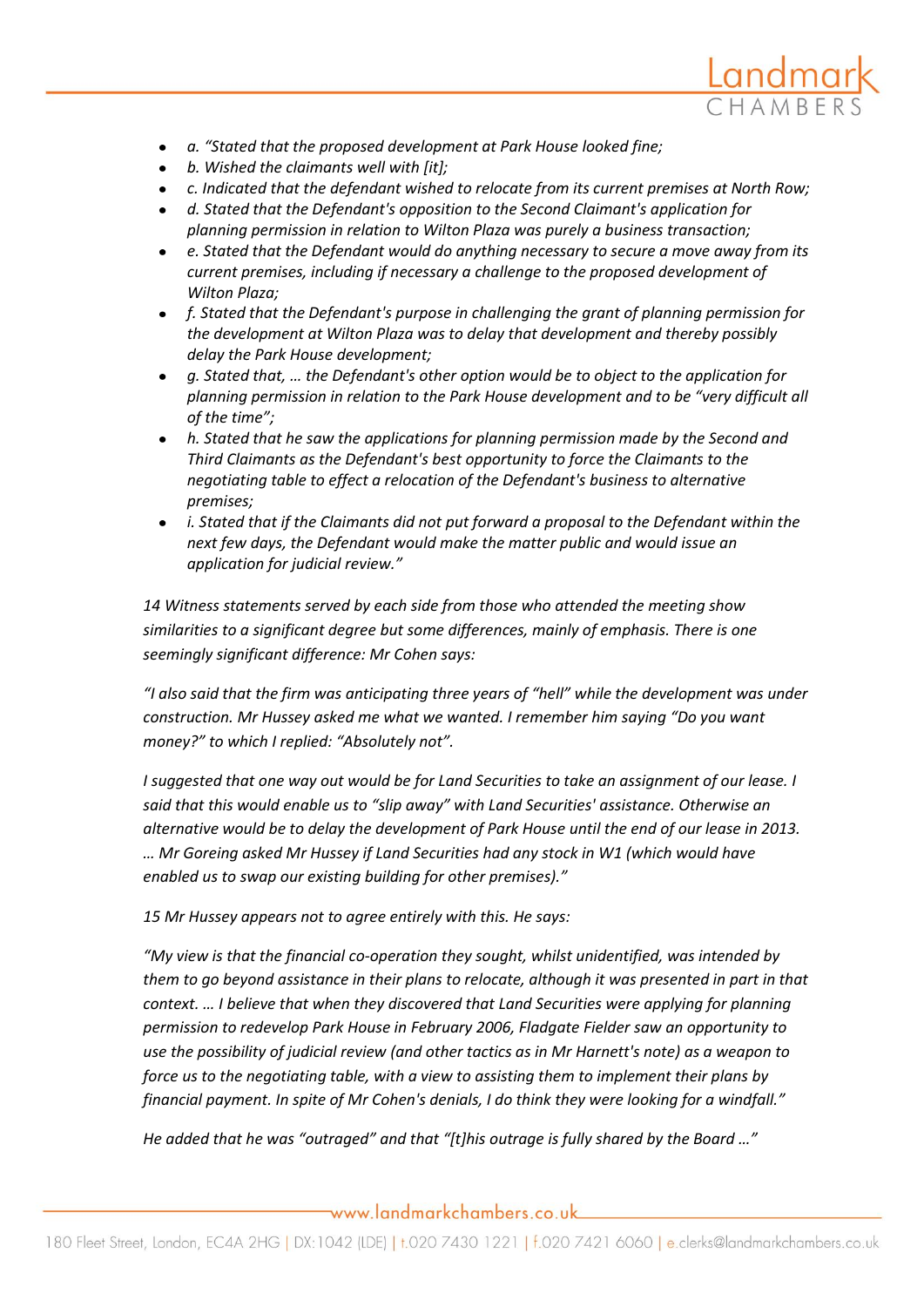

*16 There are three observations I wish to make in passing. The first is that it is not pleaded that Fladgate asked for payment of money: this accords with Mr Hussey's statement. The suggestion advanced in Mr Hussey's statement that that was "plainly what they had in mind", while an interesting insight into the confidence he has in his ability to read other people's minds, is not admissible evidence and if admitted is unlikely to carry weight.*

*17 Secondly, what Mr Hussey is speculating is not merely that Fladgate wanted money but that they were seeking to turn a windfall – that is to say, to shuffle onto Land Securities not the losses to which they would be put by the arrival of the development but the normal expenses to which they would be exposed from extracting themselves from an expiring lease and finding other premises. There is no evidence of this and no sign in the documents disclosed to date that this was any part of Fladgate's thinking.*

*18 Thirdly, Mr Hussey and LS appear to display an outrage threshold which is rather lower than an outsider might expect of major players in the development industry. Ultimately, however, the test which the court must apply is not whether Mr Hussey and the claimants are outraged but whether the court is affronted by what was proposed.*

- 39. Subsequently, Land Securities disavowed any intention to rely upon the land banking scheme in respect of Park House, and Fladgate withdrew its challenge. However, it brought two subsequent claims against two identical planning permissions which were in due course granted in respect of the Park House scheme (the latter planning permission was granted in the face of the challenge to the earlier planning permission). Those cases were eventually heard in *Fladgate LLP v Westminster CC* [2009] EWHC 991 (Admin) by Collins J, in February 2009. The claims were dismissed. However, both claims were given permission to proceed, and it is notable that the earlier claim succeeded substantively: relief was refused only on the basis that, since the second claim had not succeeded, and the two planning permissions were (all but) identical, a quashing order would serve no purpose.
- 40. The Land Securities claim, which was for damages of the order of £17 million occasioned by the delay caused to Land Securities in implementing their planning permissions, was pleaded as follows:

*The Defendant threatened to issue and then issued and pursued two applications for judicial review of planning permissions obtained by the second and third claimants in respect of Wilton*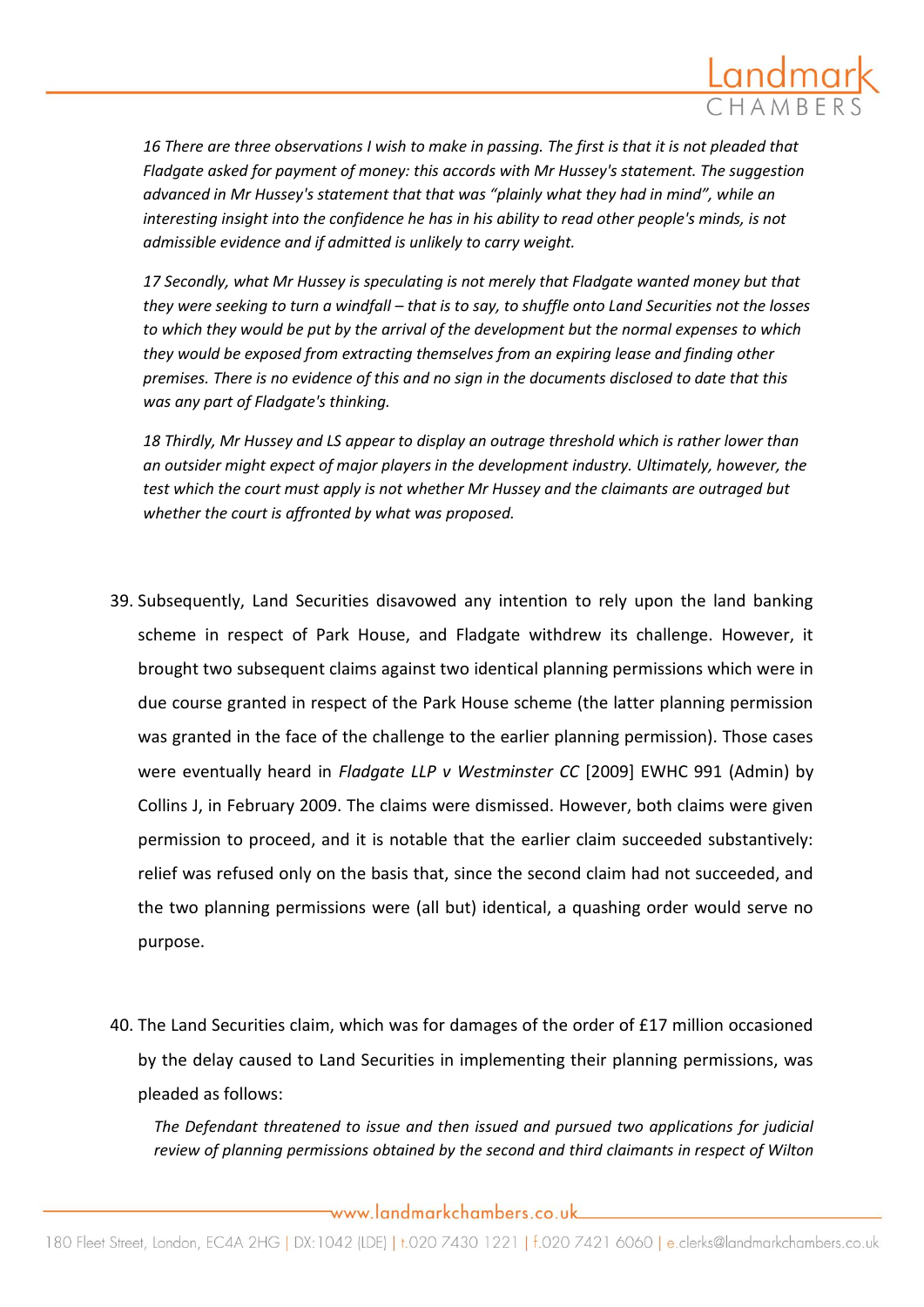

*Plaza and Park House respectively. In so doing, the defendant sought to pressurise the claimants into making financial contributions and assisting it to relocate its business from its premises opposite Park House. The defendant was not motivated by concern about the lawfulness of the planning permissions and its purpose was not to prevent the developments from taking place, but rather to force the claimants to assist it to move. That objective was beyond the scope of the judicial review proceedings and amounted to an improper and collateral advantage. That conduct by the Defendant amounts to an abuse of civil process and is tortious.*

- 41. Fladgate then sought to strike out the application. They argued both that (i) the tort of abuse of process did not exist, or had fallen into disuse and could no longer be relied upon, and (ii), that in any event the claim was doomed to failure having regard to the elements of the tort which must be established.
- 42. The deputy judge, Bernard Livesey QC, declined to hold that the tort of abuse of process did not exist, and it is perhaps this which provides the most important and interesting aspect of the claim. The judge held as follows in that respect:

*63 In Gregory v Portsmouth City Council [2000] 1 AC 419 the plaintiff sought to argue that the tort of malicious prosecution should be available just as much where he was subjected to a civil disciplinary process as it would had he been subjected to a criminal prosecution. The House of Lords refused to extend the tort to cover civil proceedings.* 

*64 There are however torts for maliciously and without any reasonable or probable cause procuring a plaintiff to be arrested (see Daniels v Fielding (1864) 16 M. & W. 200 and Roy v Prior [1971] AC 470 ); a plaintiff to be adjudicated bankrupt ( Johnson v Emerson (1871) L.R. 6 Exch. 329 ); a search warrant to be issued and executed against a person (see Gibbs v Rea [1998] AC 786 PC ). And wherever it is of the essence of the tort that the process was procured maliciously and without reasonable or probable cause it is a requirement that the proceedings should have been brought to a conclusion in favour of the claimant.* 

*65 It remains the case, after Gregory , that there is no general tort of maliciously instituting civil proceedings. There is however the tort of abuse of process, as first formulated in the case of Grainger v Hill and in this tort it is not necessary to prove malice, nor want of reasonable and probable cause nor that the proceedings were terminated, let alone in favour of the plaintiff. Contrary to Mr Steinfeld's submission that the tort has fallen into desuetude and no longer exists, I have concluded that the tort does still exist and, if it does not, it should be the Court of Appeal who declares this to be the case and not me.* 

*66 Grainger v Hill was indeed, as Mr Steinfeld stresses, a case involving the abuse of mesne or ancillary process and where the process was abused in order to extort property from the person against whom the ancillary process was directed. Indeed, it is evident that most of the cases in which the courts have determined that there has been an abuse have involved actual or threatened extortion of property, either under threat of issue, or by misuse, of writs or other process which in proper use would authorise and legitimise what would otherwise be an unlawful deprivation of liberty, seizure of property, interference with credit, status, good name*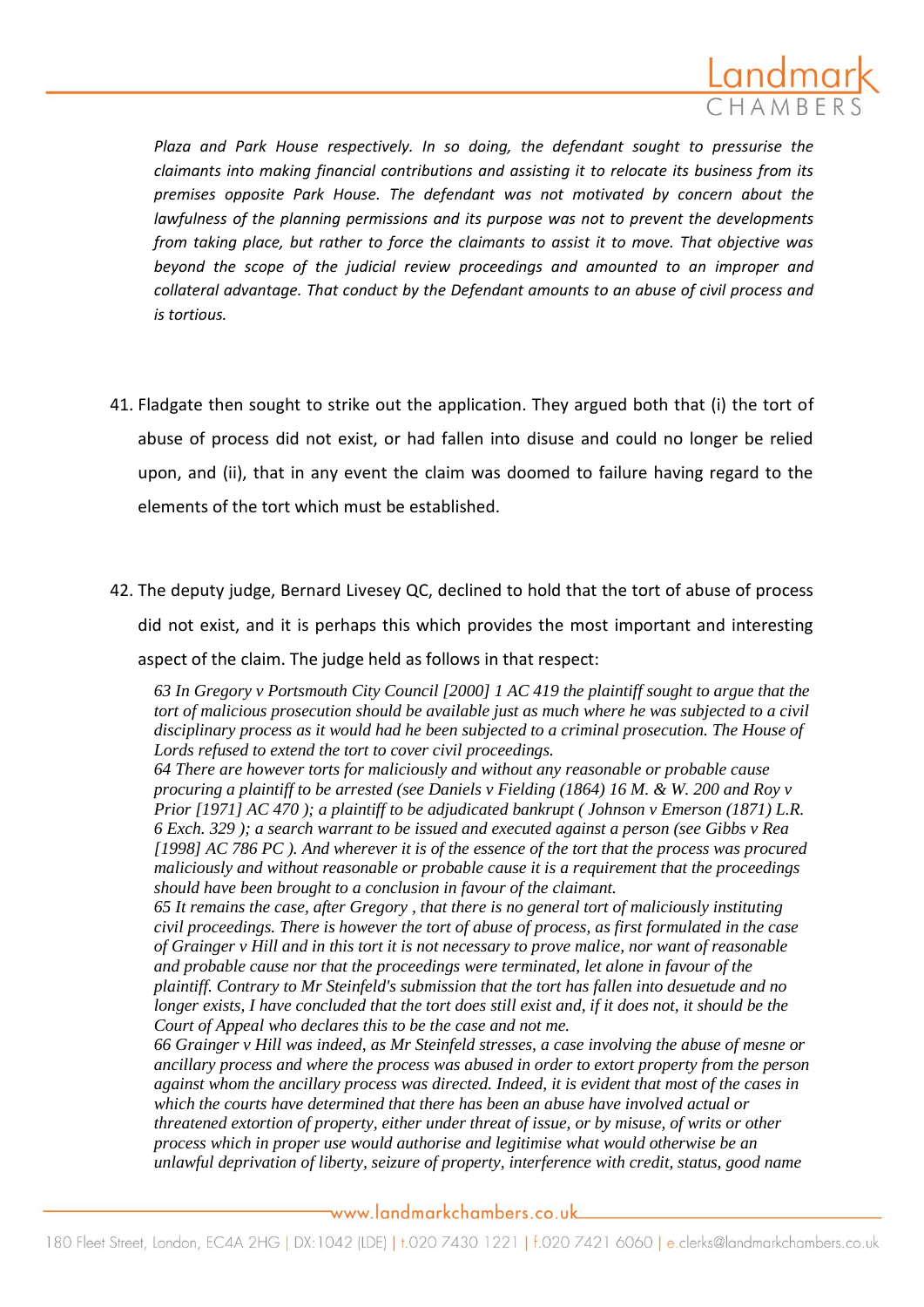

*and freedom; or have involved the threat of issue or use of process for the prosecution of persons for supposed criminal offences or for rendering a person bankrupt, usually for the financial benefit of the person misusing the process.* 

*67 Mr Steinfeld may be right in arguing that the tort should be limited to cases where ancillary, rather than originating, process is involved; he may also be right in submitting that the commission of the tort ought truly to require some element of extortion, oppression or pressure to achieve an improper object. However, some of the authorities to which my attention has been drawn have not expressly so limited the ambit of the tort and it does not seem to me that I am the appropriate person to substitute these limitations where judges of the Court of Appeal here and in the Commonwealth have contemplated the formulation of the tort without imposing such limitations. In so far as it is arguable that the tort should not be so limited it seems to me that I cannot strike out under CPR 3.4(2)(a) or dismiss the action under CPR 24.2 for its failure to present itself factually in accordance with the limitations which Mr Steinfeld urges me to impose.* 

- 43. These remarks clearly do not constitute the most ringing endorsement of the existence of a tort of abuse of process or of its application to a case such as this. At best the judge ruled that such claims might arguably be capable of proceeding, subject to some contrary decision of the Court of Appeal. However, at least subject to some such decision in the future, it appears that we must proceed that claims of this kind are at least a possibility on particular facts.
- 44. The judge nevertheless held that Fladgate were entitled to summary judgment against the Claimants. The judge held that the central issue was what was meant by

#### *Improper/Collateral Purpose/Collateral Advantage:*

*74 At the heart of this case is the question whether Fladgate was acting for an improper collateral purpose or collateral advantage.*

*75 This element of the tort has been set out in different ways by different judges in the various authorities since Grainger v Hill . It may help to set them out seriatim:*

*Grainger v. Hill (1838) 4 Bing N.C. 212 : "to effect an object not within the scope of the process" (per Tindal CJ at 221); "for an ulterior purpose" (per Bosanquet J at 224)* 

*Varawa v Howard Smith Co Ltd [1911] HCA 46 : "for purposes foreign to the scope of the process itself" (per Griffith CJ at page 7); "for some purpose other than the attainment of the claim in the action … merely a stalking horse to coerce the defendant in some way entirely outside the ambit of the legal claim upon which the Court is asked to adjudicate" (per Isaacs J at page 26)* 

*Dowling v The Colonial Mutual Life Assurance Society Ltd [1915] HCA 56 : "some collateral object extraneous to the purpose of the insolvency law" (per Griffith CJ at page 2); "foreign to the nature of the process" (per Isaacs J at page 5)*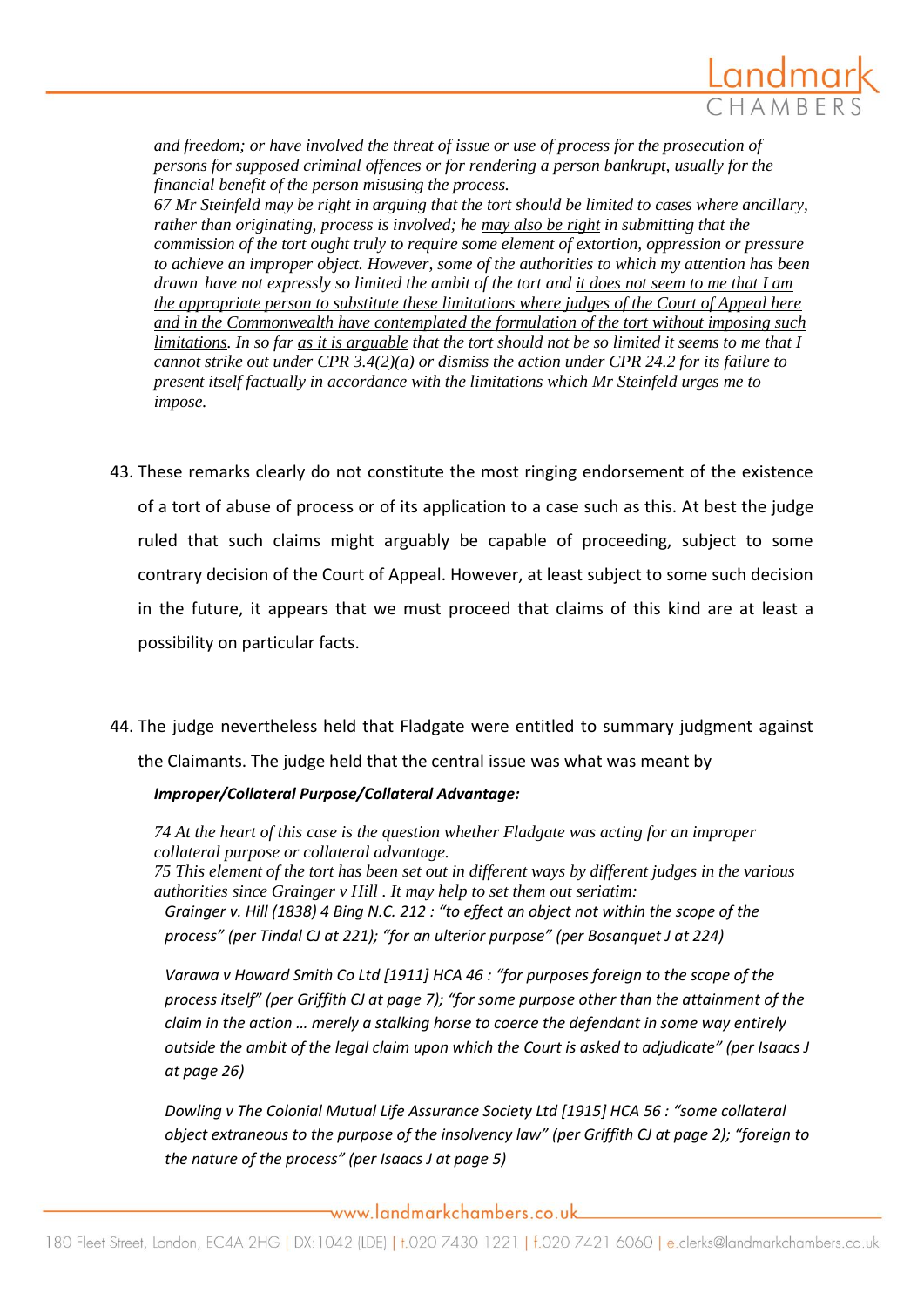

In Re Majory [1955] Ch 600 : "for the purpose of obtaining some collateral advantage to *himself, and not for the purpose for which such proceedings are properly designed and exist" (per Evershed MR at 623-4)* 

Goldsmith v. Sperrings Ltd [1977] 1 WLR 478 : "diverted from its true course so as to serve *extortion or oppression: or to exert pressure so as to achieve an improper end" (per Lord Denning MR at 489); "has an ulterior motive, seeks a collateral advantage for himself beyond what the law offers, is reaching out "to effect an object not within the scope of the process … not that which the law by granting a remedy offers to fulfil, but one which the law does not recognise as a legitimate use of the remedy sought" (per Scarman LJ at 488-9); "an ulterior purpose unrelated to the subject matter of the litigation" (per Bridge LJ at 503* 

*American Restatement, Torts , 2d s.682 (quoted in eg Speed Seal , per Fox LJ at 1335): "primarily to accomplish a purpose for which it is not designed"* 

*Metall & Rohstoff A.G. v. Donaldson Lufkin & Jenrette Inc \*1990+ 1 QB 391 : "predominant*  purpose ... in using the legal process (was) other than that for which it was designed" (per *Slade LJ at 469F)* 

*Hanrahan v. Ainsworth (1990) 22 NSWLR 73 : "using court process for an ulterior purpose, that is, for a purpose not within the scope of such process" (per Kirby P at 96C); "used to effect an object not within the scope of the process" (per Clarke JA at 112B)* 

*Williams v. Spautz (1992) 174 CLR 509 : "for a purpose or to effect an object beyond that which the legal process offers" (per Mason CJ, Dawson, Toohey, McHugh JJ at 523); "to use them as a means of obtaining some advantage for which they are not designed or some advantage beyond what the law offers" (per Mason CJ, Dawson, Toohey, McHugh JJ at 526-7)* 

*76 Superficially these might appear to be very similar formulations of the same test but they are*  in fact rather different. Lord Denning in Goldsmith v Sperrings Ltd ("so as to serve extortion or *oppression: or to exert pressure so as to achieve an improper end") would appear to require* rather more than Tindal CJ in Grainger v Hill itself ("to effect an object not within the scope of *the process‖) until one remembers that Grainger was itself a case of extortion and oppression and the exertion of pressure to achieve an end which was grossly improper, the end being what the court recognised as the conversion of property under compulsion. At the other end of the*  scale is the formulation of Bridge, LJ., ("an ulterior purpose unrelated to the subject matter of *the litigation‖) where the degree of relationship to the subject matter of the litigation can be to a greater or lesser degree.* 

45. With these dicta in mind, and being cautious about making any attempt to define the precise limits of the tort, the judge nevertheless felt able to give judgment in Fladgate's favour. He observed as follows:

*83 However, it does not seem to me to be realistic or appropriate to regard the remedies afforded by the judicial review process in a purely literal way for the purposes of applying them to the tort of abuse of process. Once it is recognised that the planning system provides in public*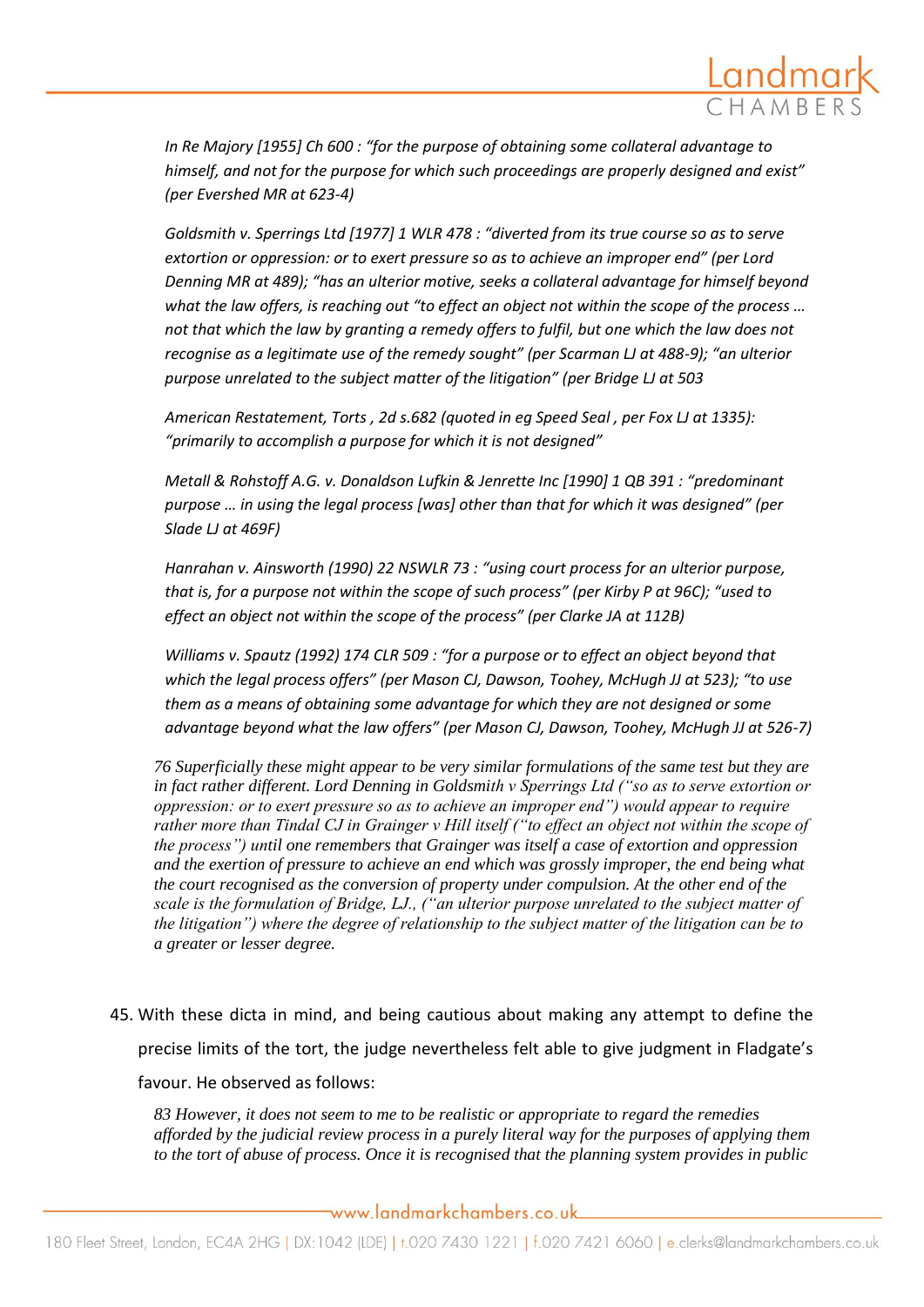

law a means by which the owner of property may protect his interest in and enjoyment of that *property, then it will follow that the wider protection of his property interests is within the scope of protection which judicial review is able to provide, even though the remedy it is able to give is often of very narrow and technical scope and on the face of it may appear to bear no relation to the property being protected. I have considered in paragraphs 69 to 71 above the ways in which judicial review provides such protection as the law is able to give to those affected by planning decisions. In short, when making the decision to apply for judicial review, it is enough that Fladgate is seeking to protect in some way its interest in and enjoyment of its property; it is under no obligation to have a high-minded desire to put right the workings of the affordable housing scheme or planning procedures in Westminster.*

*84 The factor which in my judgment breaks down the claimants' argument is the fact that there is an obvious connection between the Credit Resolution passed in relation to the Wilton Plaza application and the use intended to be made of it in relation to the third claimant's application to redevelop Park House. That it was a real connection is evident from the fact that the claimants did not seek to defend the judicial review proceedings to the end but instead severed the connection by offering to make payment of some £5.769 million in lieu of affordable housing at Park House to the Westminster Affordable Housing Fund and amended both planning applications accordingly.*

*85 The matters in the preceding paragraphs do to my mind greatly affect what amounts to a collateral purpose for the purposes of the application of the tort to judicial review proceedings. If, as I am satisfied is the case, a property owner is entitled to use judicial review proceedings for the protection of his interest in and enjoyment of his property, why should he not compare the diminution in the value of his interest and enjoyment of his own property, which is likely to attend the development, with the countervailing (and perhaps very substantial) development gain which the developer will enjoy from the same development? Why should it be a collateral purpose if the property owner seeks to use any negotiating position he may have to restore the value he believes he will lose by the development by getting it from the person who caused it – who happens also to be the only person who might be prepared to pay it? How can it be said that the objective set out in the proposal which Mr Cohen put to Mr Hussey on the 5th April*  2006 was, in Bridge LJ's words, "an ulterior purpose unrelated to the subject matter of the litigation". Is such an objective not very obviously "reasonably related to the provision of some *sort of redress for [Fladgate's] grievance*"?

*86 As I have pointed out in paragraph 66 above, almost all of the cases, in which the courts have determined that there has been an abuse, have involved actual or threatened extortion of property, either under threat of the issue, or by misuse, of writs or other process authorising the deprivation of liberty, the seizure of property, and the interference with credit, status, good name and personal liberty, or by the issue or threat of issue of criminal proceedings and/or bankruptcy process. It is perfectly understandable that the judges of the past would have been outraged at the thought that the court's process, which alone would have authorised and legitimated actions which would otherwise be unlawful, should have been used improperly to achieve such ends, all of which were grossly improper ends in themselves.*

46. The precise scope of the tort therefore remains unclear, but it seems clear that its existence does not threaten the pursuit of judicial review applications against the grant of planning permission for commercial or tactical reasons in the way that many of us have become used to for many years. It would take an extreme case before one could conclude that the tort was made out. The most helpful guide, as an antidote to the